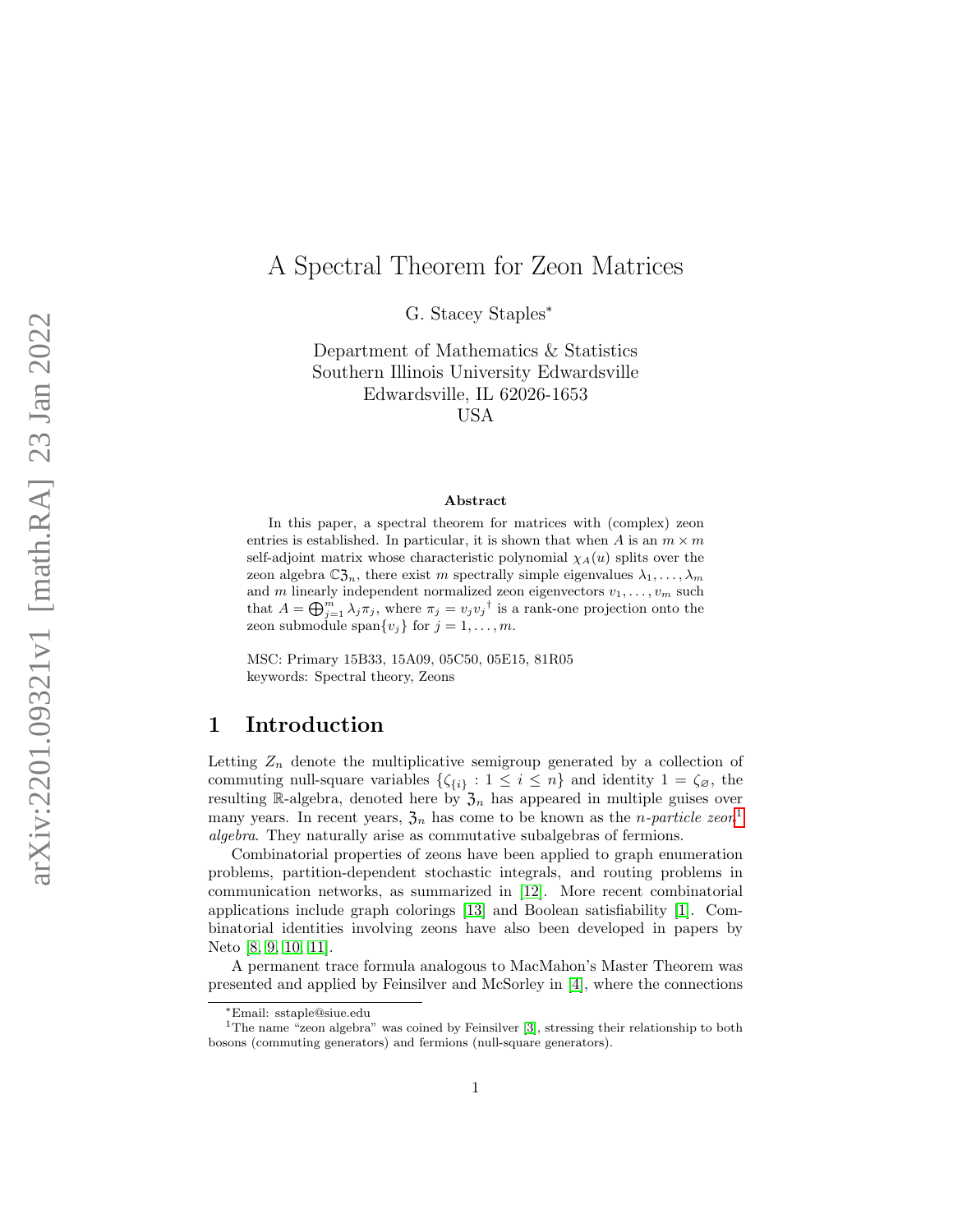of zeons with permutation groups acting on sets and the Johnson association scheme were illustrated.

Power series of elementary zeon functions are reduced to zeon polynomials by virtue of the nilpotent properties of zeons [\[21\]](#page-19-4). The zeon extension of any analytic function is reduced to a polynomial of degree not exceeding the number of generators in the algebra. Finding zeros of zeon polynomials is of immediate interest for zeon differential calculus based on the power series approach [\[15\]](#page-19-5).

From a different perspective, differential equations of first and second order in zeon algebras have recently been studied by Mansour and Schork [\[7\]](#page-18-5). Combinatorial properties of zeons are prominent throughout their work.

In the current paper, zeros of polynomials over complex zeons are considered. Existing results for real zeon polynomials are extended to the complex case and new results are established. In particular, a fundamental theorem of algebra is established for spectrally simple zeros of complex zeon polynomials. An algorithm is presented that allows one to find spectrally simple zeros when they exist.

Terminology and essential properties of the complex zeon algebra  $\mathbb{C}\mathfrak{Z}_n$  are found in Sections [1.1](#page-1-0) and [1.2.](#page-3-0)

Viewing the Cartesian product  $\mathbb{C}\mathfrak{Z}_n^m$  of complex zeon algebras as a module, the zeon inner product is defined in Section [2.](#page-4-0) Zeon matrices are viewed as  $\mathbb{C}\mathfrak{Z}_n$ linear transformations of the module  $\mathbb{C}\mathfrak{Z}_n^m$  in Section [3,](#page-5-0) where their properties are investigated.

Essential results on complex zeon polynomials are reviewed in Section [4](#page-9-0) before turning to zeon eigenvalues, eigenvectors, and the characteristic polynomial of a zeon matrix in Section [5.](#page-12-0) The zeon spectral theorem is established in Section [6.](#page-14-0) The paper concludes with a summary and discussion of avenues for future work in Section [7.](#page-17-0)

Examples appearing throughout the paper were computed using Mathemat-ica with the CliffMath [\[16\]](#page-19-6) package, which is freely available through the  $Re$ search link on the author's web page, <http://www.siue.edu/~sstaple>. For a broader perspective of combinatorial and algebraic properties and applications of zeons, the interested reader is further directed to the books [\[12\]](#page-19-0) and [\[14\]](#page-19-7)

### <span id="page-1-0"></span>1.1 Preliminaries

For  $n \in \mathbb{N}$ , let  $\mathbb{C}\mathfrak{Z}_n$  denote the complex abelian algebra generated by the collection  $\{\zeta_{\{i\}} : 1 \leq i \leq n\}$  along with the scalar  $1 = \zeta_{\emptyset}$  subject to the following multiplication rules:

$$
\zeta_{\{i\}} \zeta_{\{j\}} = \zeta_{\{i,j\}} = \zeta_{\{j\}} \zeta_{\{i\}} \text{ for } i \neq j, \text{ and}
$$

$$
\zeta_{\{i\}}^2 = 0 \text{ for } 1 \leq i \leq n.
$$

It is evident that a general element  $u \in \mathbb{C}\mathfrak{Z}_n$  can be expanded as  $u = \sum$  $I\in 2^{[n]}$  $u_I \zeta_I$ 

or more simply as  $\sum_I u_I \zeta_I$ , where  $I \in 2^{[n]}$  is a subset of the *n-set*,  $[n] :=$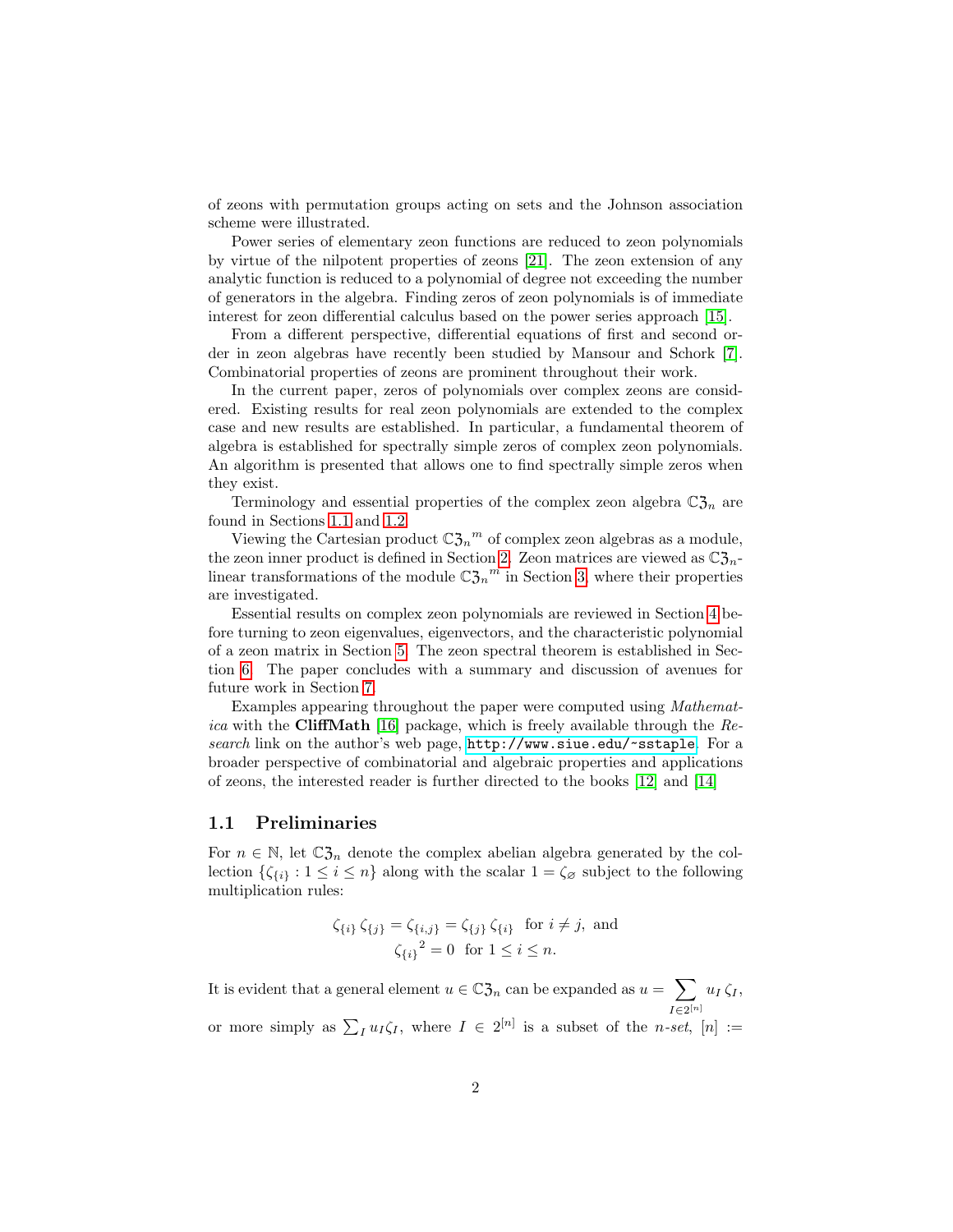$\{1, 2, \ldots, n\}$ , used as a multi-index,  $u_I \in \mathbb{C}$ , and  $\zeta_I = \prod$  $\iota \in I$  $\zeta_{\iota}$ . The algebra  $\mathbb{C}\mathfrak{Z}_n$ 

is called the  $(n\text{-particle})$  complex zeon algebra<sup>[2](#page-2-0)</sup>.

As a vector space, this  $2^n$ -dimensional algebra has a canonical basis of basis blades of the form  $\{\zeta_I : I \subseteq [n]\}.$  The null-square property of the generators  $\{\zeta_j : 1 \leq j \leq n\}$  guarantees that the product of two basis blades satisfies the following:

$$
\zeta_I \zeta_J = \begin{cases} \zeta_{I \cup J} & I \cap J = \varnothing, \\ 0 & \text{otherwise.} \end{cases}
$$
 (1.1)

It should be clear that  $\mathbb{C}\mathfrak{Z}_n$  is graded. For non-negative integer k, the grade-k part of element  $u = \sum_I u_I \zeta_I$  is defined as

$$
\langle u \rangle_k = \sum_{\{I:|I|=k\}} u_I \zeta_I.
$$

Given a zeon element  $u = \sum_I u_I \zeta_I$ , the *complex conjugate* of u is defined by

$$
\overline{u} = \sum_I \overline{u_I} \zeta_I.
$$

The real zeon algebra  $\mathfrak{Z}_n$  is the subspace of  $\mathbb{C}\mathfrak{Z}_n$  defined by

$$
\mathfrak{Z}_n = \{ u \in \mathbb{C} \mathfrak{Z}_n : \overline{u} = u \}.
$$

**Definition 1.1.** For a zeon  $u \neq 0$ , it is useful to define the *minimal grade* of u by

$$
\natural u = \begin{cases} \min \{k \in \mathbb{N} : \langle \mathfrak{D} u \rangle_k \neq 0 \} & \mathfrak{D} u \neq 0, \\ 0 & u = \mathfrak{C} u. \end{cases}
$$
(1.2)

Note that  $\mathfrak{p}_u = 0$  if and only if u is a scalar. In this case, u is said to be *trivial*.

The maximal ideal consisting of nilpotent zeon elements will be denoted by

$$
\mathbb{C}\mathfrak{Z}_n^{\circ} = \{u \in \mathbb{C}\mathfrak{Z}_n : \mathfrak{C}u = 0\}.
$$

The multiplicative abelian group of invertible zeon elements is denoted by

$$
\mathbb{C}\mathfrak{Z}_n^{\times} = \mathbb{C}\mathfrak{Z}_n \setminus \mathbb{C}\mathfrak{Z}_n^{\circ}
$$
  
= { $u \in \mathbb{C}\mathfrak{Z}_n : \mathfrak{C}u \neq 0$  }.

For convenience, arbitrary elements of  $\mathbb{C}\mathfrak{Z}_n$  will be referred to simply as "zeons." In what follows, it will be convenient to separate the scalar part of a zeon from the rest of it. To this end, for  $z \in \mathbb{C} \mathfrak{Z}_n$  we write  $\mathfrak{C}z = \langle z \rangle_0$ , the complex (scalar) part of z, and  $\mathfrak{D}z = z - \mathfrak{C}z$ , the dual part <sup>[3](#page-2-1)</sup> of z.

<span id="page-2-0"></span><sup>&</sup>lt;sup>2</sup>The *n*-particle (real) zeon algebra has been denoted by  $\mathcal{C}\ell_n$ <sup>nil</sup> in a number of papers because it can be constructed as a subalgebra of the Clifford algebra  $\mathcal{C}\ell_{n,n}$ .

<span id="page-2-1"></span><sup>3</sup>The term "dual" here is motivated by regarding zeons as higher-dimensional dual numbers.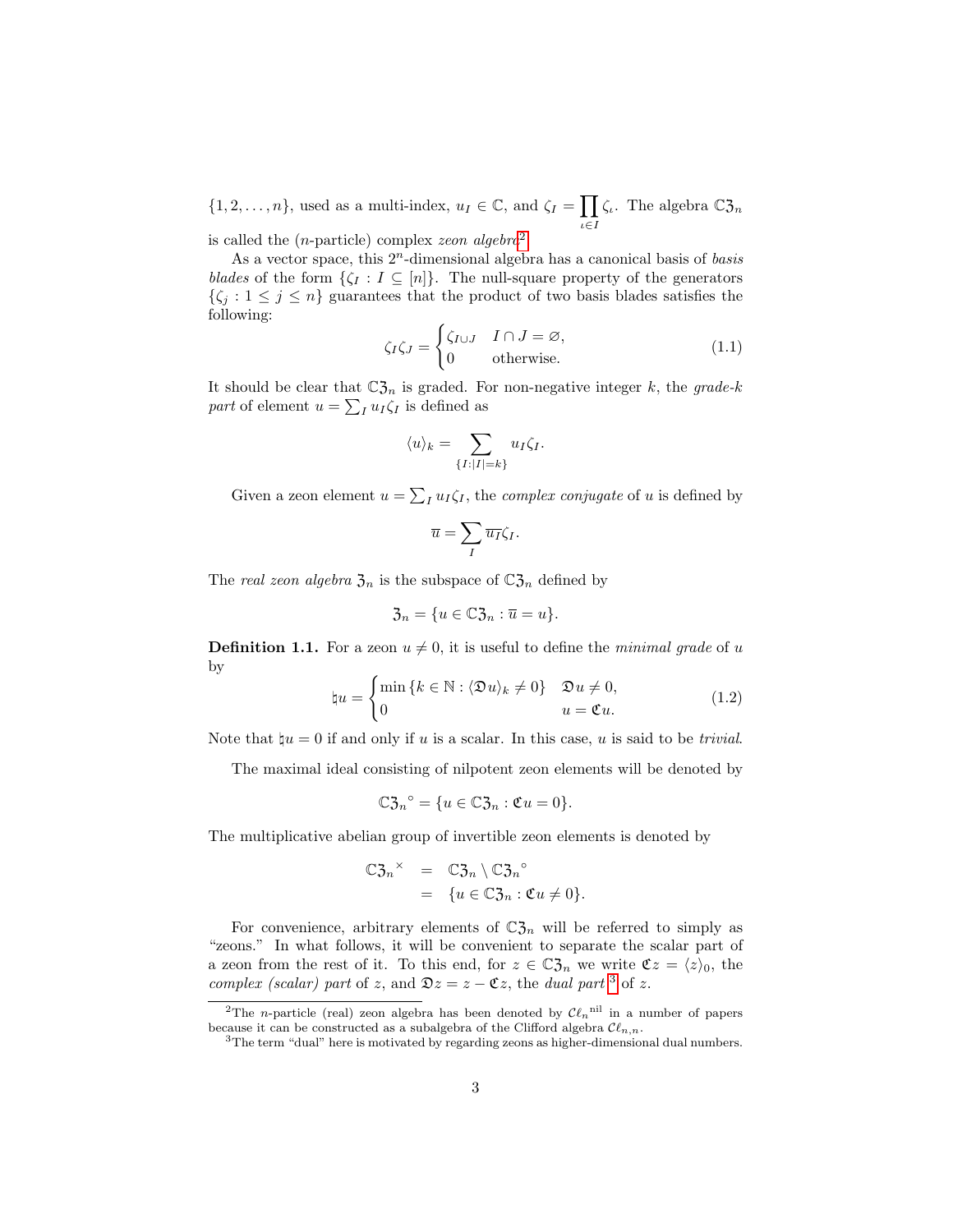### <span id="page-3-0"></span>1.2 Multiplicative Properties of Zeons

Since  $\mathbb{C}\mathfrak{Z}_n$  is an algebra, its elements form a multiplicative semigroup. It is not difficult to establish convenient formulas for expanding products of zeons. As shown in [\[2\]](#page-18-6),  $u \in \mathbb{C}^2_{\mathcal{J}_n}$  is invertible if and only if  $\mathfrak{C}u \neq 0$ . Moreover, the multiplicative inverse of  $u$  is unique. The result is paraphrased here for review.

**Proposition 1.2.** Let  $u \in \mathbb{C}\mathfrak{Z}_n$ , and let  $\kappa$  denote the index of nilpotency <sup>[4](#page-3-1)</sup> of  $\mathfrak{D}u$ . It follows that u is uniquely invertible if and only if  $\mathfrak{C}u \neq 0$ , and the inverse is given by

$$
u^{-1} = \frac{1}{\mathfrak{C}u} \sum_{j=0}^{\kappa-1} (-1)^j (\mathfrak{C}u)^{-j} (\mathfrak{D}u)^j.
$$

For  $n \in \mathbb{N}$ ,  $\mathbb{C}\mathfrak{Z}_n^{\times}$  is defined to be the collection of invertible elements in  $\mathbb{C}\mathfrak{Z}_n$ . That is,

$$
\mathbb{C}\mathfrak{Z}_n{}^\times = \{u \in \mathbb{C}\mathfrak{Z}_n : \mathfrak{C}u \neq 0\}.
$$

Since  $\mathbb{C}\mathfrak{Z}_n^{\times}$  is closed under (commutative) zeon multiplication, has multiplicative identity 1, and every element has a multiplicative inverse, the invertible zeons form an abelian group under multiplication.

## 1.3 Complex Zeon Roots: Existence and Recursive Formulations

Invertible zeons have roots of all orders; a recursive algorithm establishes their existence and provides a convenient method for their computation. The material below, taken from [\[19\]](#page-19-8) was generalized from the original (real) context seen in [\[2\]](#page-18-6).

**Theorem 1.3.** Let  $w \in \mathbb{C} \mathfrak{Z}_n^{\times}$ , and let  $k \in \mathbb{N}$ . Then,  $\exists u \in \mathbb{C} \mathfrak{Z}_n^{\times}$  such that  $u^k = w$ , provided  $\mathfrak{C}w \neq 0$ . Further, writing  $w = \varphi + \zeta_{\{n\}}\psi$ , where  $\varphi, \psi \in \mathbb{C}\mathfrak{Z}_{n-1}$ , u is computed recursively by

$$
u = w^{1/k} = \varphi^{1/k} + \zeta_{\{n\}} \frac{1}{k} \varphi^{-(k-1)/k} \psi.
$$

As expected, any invertible complex zeon has k distinct complex kth roots.

**Corollary 1.4.** Let  $\alpha \in \mathbb{C}\mathfrak{Z}_n^{\times}$ , and let  $k \in \mathbb{N}$ . Then,  $\alpha$  has exactly k distinct kth roots; i.e.,  $\sharp\{u: u^k = \alpha\} = k$ .

Given an invertible zeon u and positive integer k, the *principal kth root* of u is defined to be the zeon  $k$ th root of u whose scalar part is the principal complex root of  $\mathfrak{C}u \in \mathbb{C}$ .

<span id="page-3-1"></span><sup>&</sup>lt;sup>4</sup>In particular,  $\kappa$  is the least positive integer such that  $(\mathfrak{D}u)^{\kappa} = 0$ .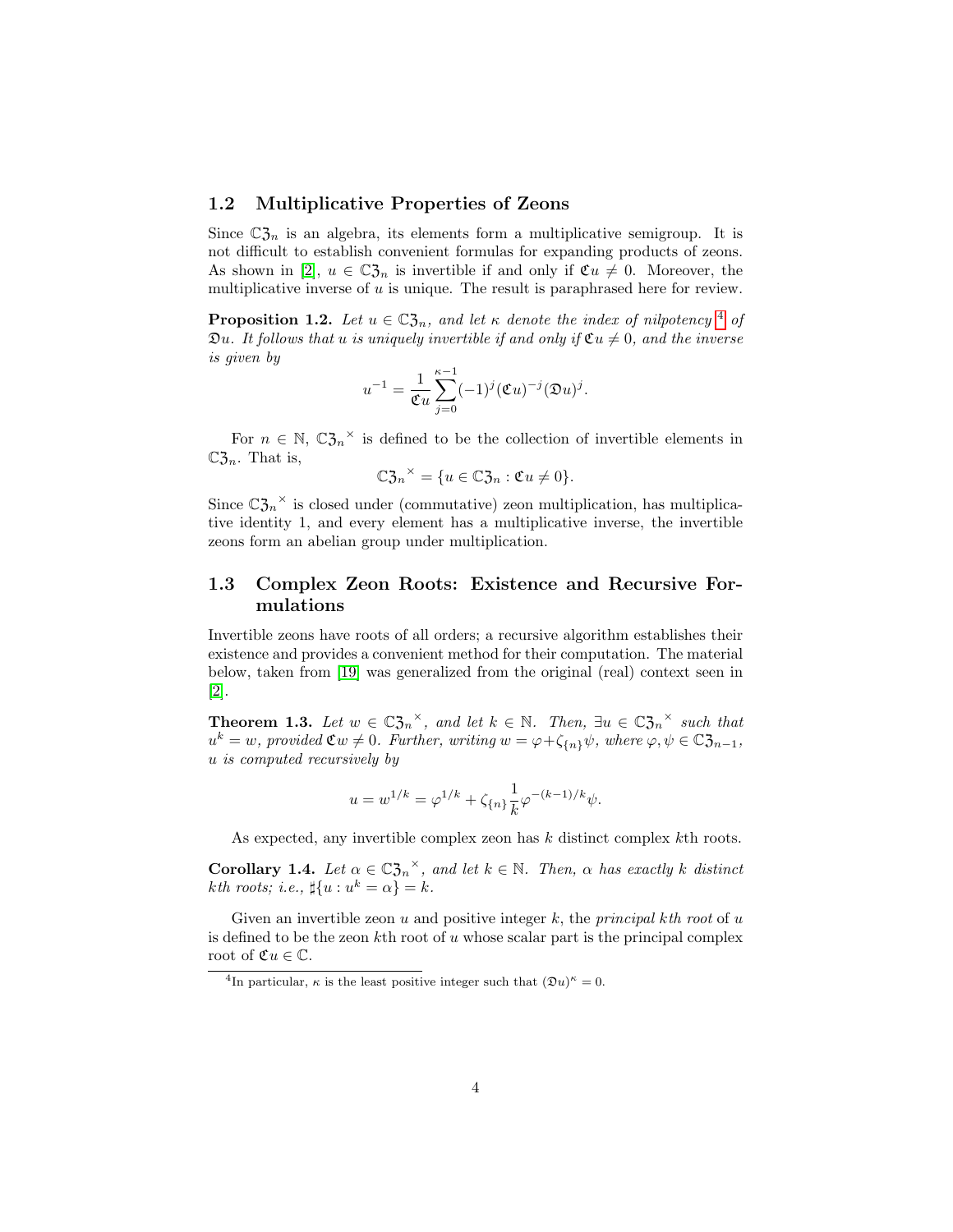# <span id="page-4-0"></span>2 The Zeon Inner Product

Let  $x, y \in \mathbb{C} \mathfrak{Z}_n^m$ . Writing x and y as column matrices  $y = (y_1, \ldots, y_m)^\intercal$  and  $x = (x_1, \ldots, x_m)$ <sup>T</sup>, the *zeon inner product* of x and y is defined by

<span id="page-4-6"></span><span id="page-4-1"></span>
$$
\langle x, y \rangle = y^{\dagger} x,\tag{2.1}
$$

where  $y^{\dagger} = \overline{y}^{\dagger}$  denotes the complex conjugate transpose of y.

Some basic properties are established in the next lemma.

**Lemma 2.1.** Let  $x, y, z \in \mathbb{C} \mathfrak{Z}_n^m$  and let  $\alpha \in \mathbb{C} \mathfrak{Z}_n$ . Then,

$$
\langle \alpha x + y, z \rangle = \alpha \langle x, z \rangle + \langle y, z \rangle \tag{2.2}
$$

<span id="page-4-5"></span><span id="page-4-4"></span><span id="page-4-3"></span><span id="page-4-2"></span>
$$
\langle x, y \rangle = \langle y, x \rangle \tag{2.3}
$$

$$
\mathfrak{C}\langle x,y\rangle = \langle \mathfrak{C}x,\mathfrak{C}y\rangle \tag{2.4}
$$

$$
\mathfrak{C}\langle x,x\rangle \ge 0\tag{2.5}
$$

$$
\mathfrak{C}\langle x,x\rangle = 0 \text{ iff } x \in (\mathbb{C}\mathfrak{Z}_n^{\circ})^m. \tag{2.6}
$$

Proof. Proof is straightforward. Beginning with  $(2.2)$ ,

$$
\langle \alpha x + y, z \rangle = z^{\dagger}(\alpha x + y) = \alpha z^{\dagger} x + z^{\dagger} y = \alpha \langle x, z \rangle + \langle y, z \rangle,
$$

while  $(2.3)$  is established as follows:

$$
\langle x, y \rangle = y^{\dagger} x = \sum_{\ell=1}^{m} \overline{y_{\ell}} x_{\ell} = \overline{\sum_{\ell=1}^{m} \overline{x_{\ell}} y_{\ell}}
$$

$$
= \overline{\langle y, x \rangle}.
$$

Turning to [\(2.4\)](#page-4-3),

$$
\mathfrak{C}\langle x,y\rangle = \mathfrak{C}\left(\sum_{\ell=1}^m \overline{y_\ell} x_\ell\right) = \sum_{\ell=1}^m (\mathfrak{C}\overline{y_\ell})(\mathfrak{C} x_\ell)
$$

$$
= \langle \mathfrak{C} x, \mathfrak{C} y \rangle.
$$

Properties [\(2.5\)](#page-4-4) and [\(2.6\)](#page-4-5) follow immediately from [\(2.4\)](#page-4-3).

 $\Box$ 

The quantity  $\langle x, x \rangle$  is generally not scalar-valued, so it does not define a norm. However, the scalar part of  $\langle x, x \rangle$  defines a seminorm. Since  $\mathfrak{C}\langle x, x \rangle \geq 0$ for all  $x \in \mathbb{C} \mathfrak{Z}_n^m$ , we define the spectral seminorm of x by

$$
|x|_{\star} = \mathfrak{C}\langle x, x \rangle^{1/2}.
$$

**Definition 2.2.** A zeon vector  $v \in \mathbb{C} \mathfrak{Z}_n^m$  is said to be *null* if its spectral seminorm is zero, i.e.,  $\mathfrak{C}\langle v, v \rangle = 0$ , or equivalently,  $\langle v, v \rangle \in \mathbb{C} \mathfrak{Z}_n^{\circ}$ . A non-null zeon vector v is said to be *normalized* if and only if  $\langle v, v \rangle = 1$ .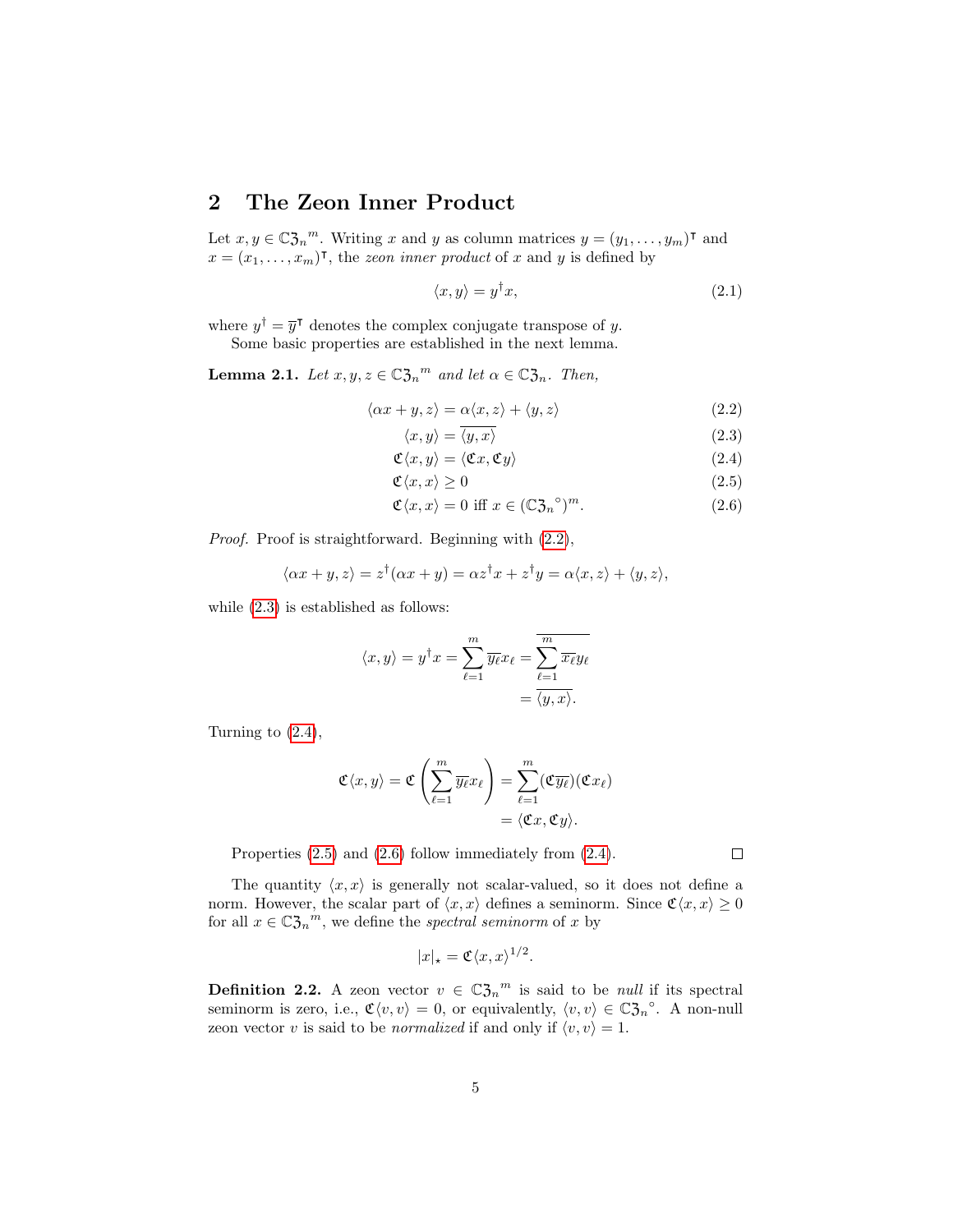Given non-null  $x \in \mathbb{C} \mathfrak{Z}_n^m$ , one *normalizes* x via the mapping  $x \mapsto \hat{x}$  where

$$
\hat{x} = (\langle x, x \rangle^{-1})^{1/2} x.
$$

It is not difficult to verify that  $\langle \hat{x}, \hat{x} \rangle = 1$  whenever  $\mathfrak{C}\langle x, x \rangle \neq 0$ .

**Example 2.3.** Consider the following elements of  $\mathbb{C}\mathfrak{Z}_3^3$ , :

$$
v_1 = \begin{pmatrix} i + \zeta_{\{1\}} \\ \zeta_{\{2\}} - \zeta_{\{2,3\}} \\ 2 - \zeta_{\{1,2,3\}} \end{pmatrix}; \qquad v_2 = \begin{pmatrix} \zeta_{\{1,3\}} \\ \zeta_{\{2\}} \\ \frac{i}{2}\zeta_{\{1,3\}} \end{pmatrix}.
$$

Direct calculation shows that

$$
\langle v_1, v_1 \rangle = 5 - 4\zeta_{\{1,2,3\}}
$$

$$
\langle v_1, v_2 \rangle = 0
$$

$$
\langle v_2, v_2 \rangle = 0.
$$

Although  $v_2$  is null,  $v_1$  can be normalized by mapping

$$
v_1 \mapsto w_1 = \langle v_1, v_1 \rangle^{-1/2} v_1,
$$

where

$$
\langle v_1, v_1 \rangle^{-1/2} = \frac{2\zeta_{\{1,2,3\}}}{5\sqrt{5}} + \frac{1}{\sqrt{5}}.
$$

In this case, the normalized vector  $w_1$  is

$$
w_1 = \begin{pmatrix} \frac{2i\zeta_{\{1,2,3\}}}{5\sqrt{5}} + \frac{\zeta_{\{1\}}}{\sqrt{5}} + \frac{i}{\sqrt{5}}\\ \frac{\zeta_{\{2\}}}{\sqrt{5}} - \frac{\zeta_{\{2,3\}}}{\sqrt{5}}\\ \frac{2}{\sqrt{5}} - \frac{\zeta_{\{1,2,3\}}}{5\sqrt{5}} \end{pmatrix}.
$$

Finally, direct computation verifies that  $\langle w_1, w_1 \rangle = 1$ .

# <span id="page-5-0"></span>3 Zeon Matrices as  $\mathbb{C}\mathfrak{Z}_n$ -Linear Transformations

Given positive integer m, the algebra of square zeon matrices  $\text{Mat}(m, \mathbb{C}3_n)$  will be regarded as the algebra of linear transformations on the  $\mathbb{C}\mathfrak{Z}_n$ -module

$$
\mathbb{C} \mathfrak{Z}_n{}^m = \underbrace{\mathbb{C} \mathfrak{Z}_n \times \cdots \times \mathbb{C} \mathfrak{Z}_n}_{m \text{ times}}
$$
\n
$$
= \{ (\alpha_1, \alpha_2, \dots, \alpha_m) : \alpha_1, \dots, \alpha_m \in \mathbb{C} \mathfrak{Z}_n \}. The
$$

As a complex vector space,  $\mathbb{C}\mathfrak{Z}_n^m$  has dimension  $\dim_{\mathbb{C}}(\mathbb{C}\mathfrak{Z}_n^m)=m2^n$ . As a  $\mathbb{C}\mathfrak{Z}_n$ -module, the dimension is  $\dim(\mathbb{C}\mathfrak{Z}_n)^m = m$ .

<span id="page-5-1"></span>**Lemma 3.1.** Let X be an  $r \times c$  matrix having entries in  $\mathbb{C}\mathfrak{Z}_n^{\circ}$ , and let U be a  $c \times t$  matrix having entries in  $\mathbb{C}\mathfrak{Z}_n$ . Then, the entries of XU are in  $\mathbb{C}\mathfrak{Z}_n^{\circ}$ , and XU is therefore nilpotent.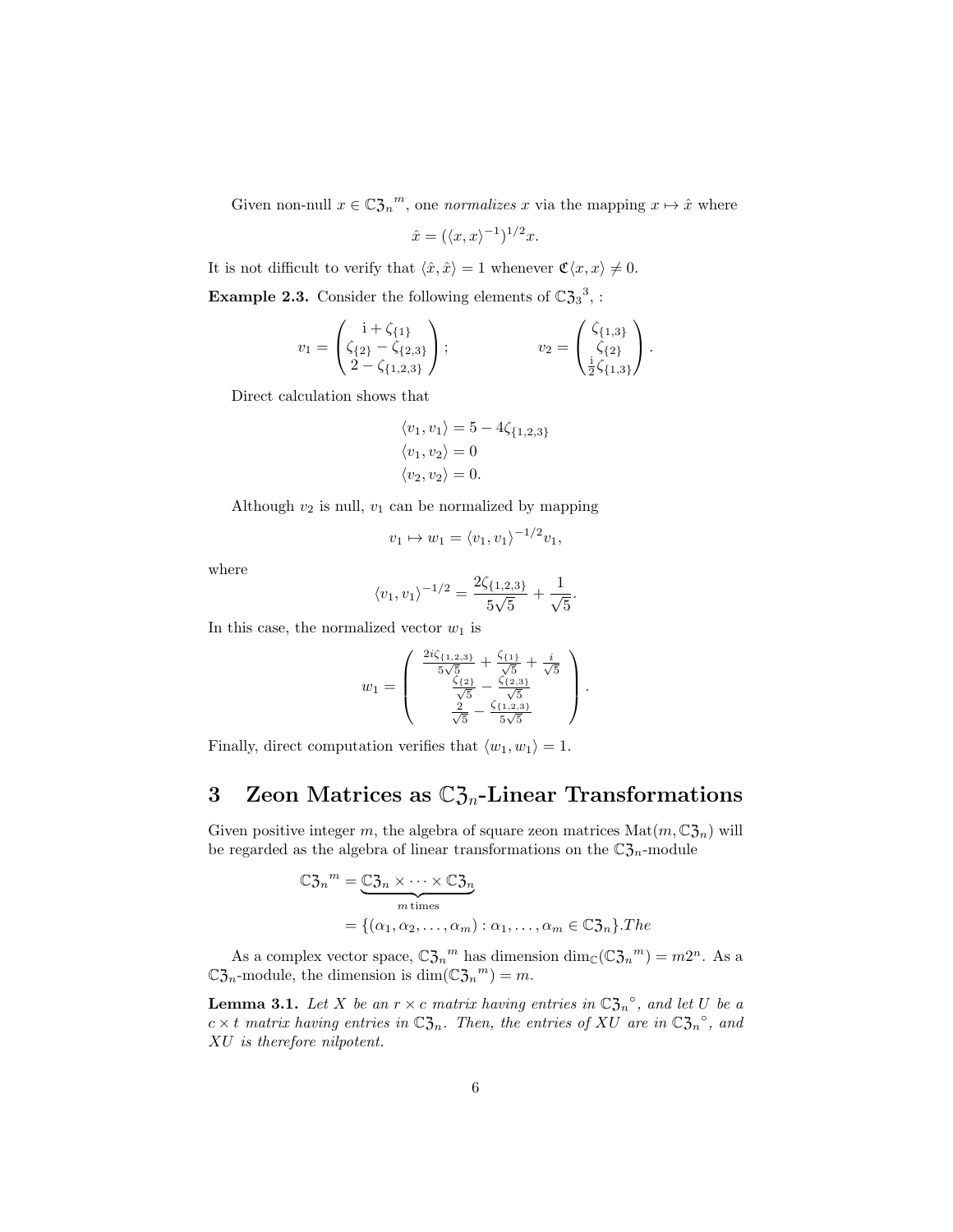*Proof.* Write  $X = (x_{jk})$ ,  $U = (u_{jk})$ , and  $XU = (y_{jk})$ . Fixing indices j, k such that  $1 \leq j \leq r$  and  $1 \leq k \leq t$ , one has  $y_{jk} = \sum_{k=1}^{c}$  $_{\ell=1}$  $x_{j\ell}u_{\ell k}$ . Since  $\mathbb{C}\mathfrak{Z}_n^{\circ}$  is an ideal, it is clear from the properties of zeon multiplication that  $x_{j\ell}u_{\ell k} \in \mathbb{C}\mathfrak{Z}_n^{\circ}$  for all  $j, k, \ell$ . Hence, the result.

For  $m, n \in \mathbb{N}$ , let  $\text{Mat}(m, \mathbb{C} \mathfrak{Z}_n)$  denote the algebra of  $m \times m$  matrices having entries from the *n*-particle zeon algebra  $\mathbb{C}\mathfrak{Z}_n$ . A matrix  $A \in \text{Mat}(m, \mathbb{C}\mathfrak{Z}_n)$  can naturally be written as a sum of the form  $A = A_{\emptyset} + \mathfrak{A}$  of a complex-valued matrix  $A_{\emptyset} = \mathfrak{C} A$  and a nilpotent, zeon-valued matrix  $\mathfrak{A} = \mathfrak{D} A$ .

Naturally, matrices in Mat $(m, \mathbb{C} \mathfrak{Z}_n)$  can be viewed as linear operators on the vector space  $\mathbb{C}\mathfrak{Z}_n^m$ . As a vector space over  $\mathbb{C}$ , the dimension of  $\mathbb{C}\mathfrak{Z}_n^m$  is  $m2^n$ . In terms of unit basis vectors of  $\mathbb{C}^m$ , i.e.,  $\mathbf{e}_j =$  $\sqrt{ }$  $\left\{0,\ldots,0,\underbrace{1}_{j\text{th pos.}}\right\}$  $, 0, \ldots$  $\setminus$  $\vert$ ,

the canonical basis of  $\mathbb{C}\mathfrak{Z}_n{}^m$  is defined to be

$$
\mathcal{B} = \{ \zeta_I \mathbf{e}_j : I \in 2^{[n]}, 1 \le j \le m \}.
$$

The mapping  $1 \mapsto 1, \zeta_I \mapsto 0$  for all  $I \neq \emptyset$  is denoted by  $\langle \cdot \rangle_0$ . Its kernel is the maximal ideal of nilpotent zeon elements, denoted by  $\mathbb{C} \mathfrak{Z}_n^{\circ}$ . The algebras of  $m \times$ m matrices over  $\mathbb{C}\mathfrak{Z}_n$  and  $\mathbb{C}\mathfrak{Z}_n^{\circ}$  are then conveniently denoted by  $\mathrm{Mat}(m, \mathbb{C}\mathfrak{Z}_n)$ and  $\text{Mat}(m, \mathbb{C} \mathfrak{Z}_n^{\circ})$ , respectively.

Note that the invertible elements of  $\text{Mat}(m, \mathbb{C}\mathfrak{Z}_n)$  constitute an abelian multiplicative group but do not constitute a submodule, as they are not closed under addition.

Let  $\mathbf{x} \in \mathbb{C} \mathfrak{Z}_n^m$ , let  $A \in \text{Mat}(m, \mathbb{C} \mathfrak{Z}_n)$ , and define  $\mathbf{y} \in \mathbb{C} \mathfrak{Z}_n^m$  by

$$
y = Ax.
$$

It is not difficult to verify that A is a  $\mathbb{C}\mathfrak{Z}_n$ -linear operator on  $\mathbb{C}\mathfrak{Z}_n^m$ ; i.e.,

$$
A(\alpha \mathbf{x}_1 + \mathbf{x}_2) = \alpha A \mathbf{x}_1 + A \mathbf{x}_2
$$

for  $\mathbf{x}_1, \mathbf{x}_2 \in \mathbb{C} \mathfrak{Z}_n^m$  and  $\alpha \in \mathbb{C} \mathfrak{Z}_n$ .

#### The Determinant

The determinant of  $A \in \text{Mat}(m, \mathbb{C}^2_{2n})$  is defined in the usual way by

$$
|A| = \sum_{\sigma \in S_m} \text{sgn}(\sigma) \prod_{j=1}^m a_{j \sigma(j)},
$$

where  $\mathcal{S}_m$  is the symmetric group of order m! and  $sgn(\sigma)$  is the signature of the permutation  $\sigma$ .

<span id="page-6-0"></span>**Lemma 3.2.** For all  $A \in Mat(m,\mathbb{C}\mathfrak{Z}_n)$ ,  $\mathfrak{C}|A| = |\mathfrak{C}A|$ .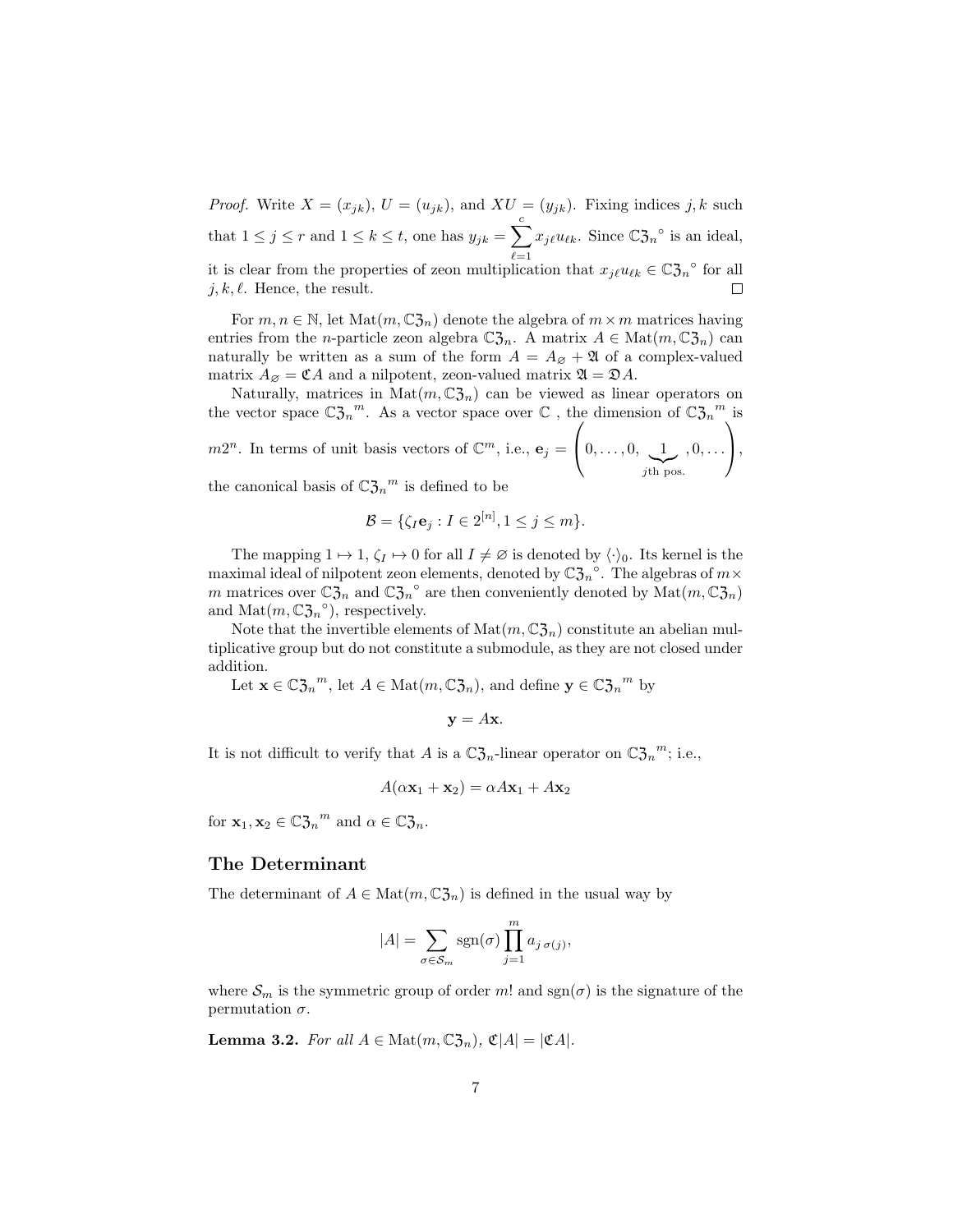*Proof.* Given arbitrary  $u, v \in \mathbb{C}\mathfrak{Z}_n$ , one observes that

$$
\mathfrak{C}(uv) = \mathfrak{C}\left((\mathfrak{C}u + \mathfrak{D}u)(\mathfrak{C}v + \mathfrak{D}v)\right)
$$
  
=  $\mathfrak{C}\left(\mathfrak{C}u\mathfrak{C}v + \mathfrak{C}u\mathfrak{D}v + \mathfrak{C}v\mathfrak{D}u + \mathfrak{D}u\mathfrak{D}v\right)$   
=  $\mathfrak{C}u\mathfrak{C}v$ .

Extending to arbitrary products in the determinant, one obtains

$$
\mathfrak{C}|A| = \mathfrak{C}\left(\sum_{\sigma \in S_m} \text{sgn}(\sigma) \prod_{j=1}^m (\mathfrak{C}a_{j\,\sigma(j)} + \mathfrak{D}a_{j\,\sigma(j)})\right)
$$

$$
= \sum_{\sigma \in S_m} \text{sgn}(\sigma) \mathfrak{C}\left(\prod_{j=1}^m (\mathfrak{C}a_{j\,\sigma(j)} + \mathfrak{D}a_{j\,\sigma(j)})\right)
$$

$$
= \sum_{\sigma \in S_m} \text{sgn}(\sigma) \prod_{j=1}^m \mathfrak{C}a_{j\,\sigma(j)}.
$$

The next result, first established for real zeon matrices in [\[18\]](#page-19-9), is now generalized to matrices over  $\mathbb{C}\mathfrak{Z}_n$ .

<span id="page-7-0"></span>**Proposition 3.3.** The mapping  $A \mapsto \mathfrak{C}A$  is an algebra homomorphism  $\text{Mat}(m, \mathbb{C}\mathfrak{Z}_n) \to \text{End}(\mathbb{C}^m).$ 

*Proof.* Recognizing that  $\text{End}(\mathbb{C}^m)$  is isomorphic to the algebra of  $m \times m$  complex matrices, the result is established by verifying that  $\mathfrak{C}(A + B) = \mathfrak{C}A + \mathfrak{C}B$  and that  $\mathfrak{C}(AB) = (\mathfrak{C}A)(\mathfrak{C}B)$  for matrices  $A, B \in \text{Mat}(m, \mathbb{C}\mathfrak{Z}_n)$ .  $\Box$ 

By Proposition [3.3,](#page-7-0)  $\mathfrak{C}(A^k) = (\mathfrak{C}A)^k$ . Hence, the following corollary.

Corollary 3.4. A matrix  $A \in \text{Mat}(m, \mathbb{C}^2_{2n})$  is singular if and only if  $\mathfrak{C}A$  is singular.

**Lemma 3.5** (Properties of the determinant). Let A and B be  $m \times m$  matrices over  $\mathbb{C}\mathfrak{Z}_n$ , and let  $\alpha \in \mathbb{C}\mathfrak{Z}_n$ . Then the following hold:

$$
|AB| = |A||B|,
$$
  

$$
|\alpha A| = \alpha^m |A|.
$$

In particular,  $|A^{-1}| = |A|^{-1}$  when A is invertible.

Proof. The result follows directly from the determinant definition.  $\Box$ 

The following result was initially established for matrices over  $\mathfrak{Z}_n$ . Its proof is straightforward, but the interested reader can find details in [\[18\]](#page-19-9).

**Lemma 3.6.** Let  $A \in \text{Mat}(m, \mathbb{C}^2_{2n})$ . Then, A is nilpotent if and only if  $\mathfrak{C}A$  is nilpotent.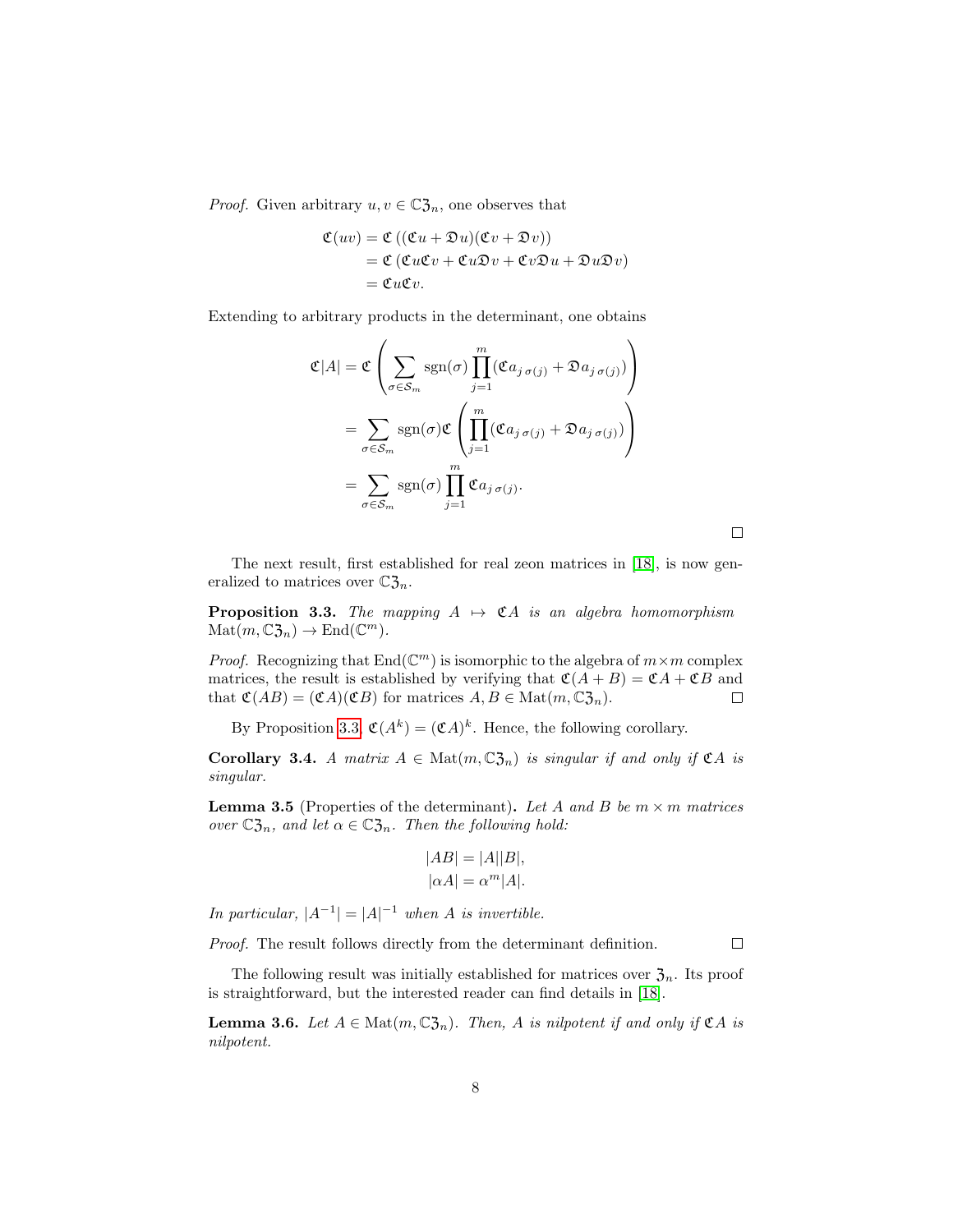## The Matrix Inverse

With Lemma [3.1](#page-5-1) established, conditions for invertibility of zeon matrices can be discussed. The next proposition was established for real zeon matrices in [\[18\]](#page-19-9). The proof for the complex generalization differs only by substituting  $\mathfrak{C}A$ for  $\Re A$ .

**Proposition 3.7.** Let  $A = (a_{ij})$  be a square matrix having entries from  $\mathbb{C} \mathfrak{Z}_n$ , and write  $A = \mathfrak{C}A + \mathfrak{D}A$ , where  $\mathfrak{C}A = (\mathfrak{C}a_{ij})$ . It follows that A is invertible if and only if  $\mathfrak{C}A$  is invertible. In this case, the inverse is given by

$$
A^{-1} = (\mathfrak{C}A)^{-1} \sum_{\ell=0}^{\kappa(\mathfrak{D}A(\mathfrak{C}A)^{-1})-1} (-1)^{\ell} (\mathfrak{D}A(\mathfrak{C}A)^{-1})^{\ell}.
$$

In light of Lemma [3.2,](#page-6-0) the next corollary follows immediately.

**Corollary 3.8.** A matrix  $A \in \text{Mat}(m, \mathbb{C}^2_{2n})$  is singular if and only if  $|A|$  is nilpotent.

### Zeon Gaussian Elimination

It is easily verified that the following elementary (row) operations have the familiar effects on the matrix determinant. If  $A \mapsto A'$  via an elementary operation, then the effects are as follows:

- i. exchanging two rows changes the sign, i.e.,  $|A'| = -|A|$ ;
- ii. multiplying a row by an invertible zeon constant u implies  $|A'| = u|A|$ ;
- iii. adding any zeon multiple of one row to another gives  $|A| = |A'|$ .

Much as in the real case, elementary zeon matrices are defined as matrices obtained from the identity matrix by elementary zeon row operations. Moreover, the standard method of computing inverses via Gaussian elimination can be applied, and every zeon matrix can be placed in upper triangular form via a sequence of elementary operations.

Example 3.9. Consider the matrix A given by

$$
A = \begin{pmatrix} 2 + \zeta_{\{1\}} & \zeta_{\{2\}} & 0 \\ \zeta_{\{2\}} & 2 - \zeta_{\{2\}} & 3\zeta_{\{1,2,3\}} \\ 0 & 3\zeta_{\{1,2,3\}} & 1 - \zeta_{\{1,2,3\}} + \zeta_{\{1\}} \end{pmatrix},
$$

along with elementary matrix  $E_1$  exchanging rows 1 and 2, and the elementary matrix  $E_2$  that multiplies row 3 by the constant  $2 + 3\zeta_{\{1,2\}}$ , as given here

$$
E_1 = \left(\begin{array}{ccc} 0 & 1 & 0 \\ 1 & 0 & 0 \\ 0 & 0 & 1 \end{array}\right); \quad E_2 = \left(\begin{array}{ccc} 1 & 0 & 0 \\ 0 & 1 & 0 \\ 0 & 0 & 2+3\zeta_{\{1,2\}} \end{array}\right).
$$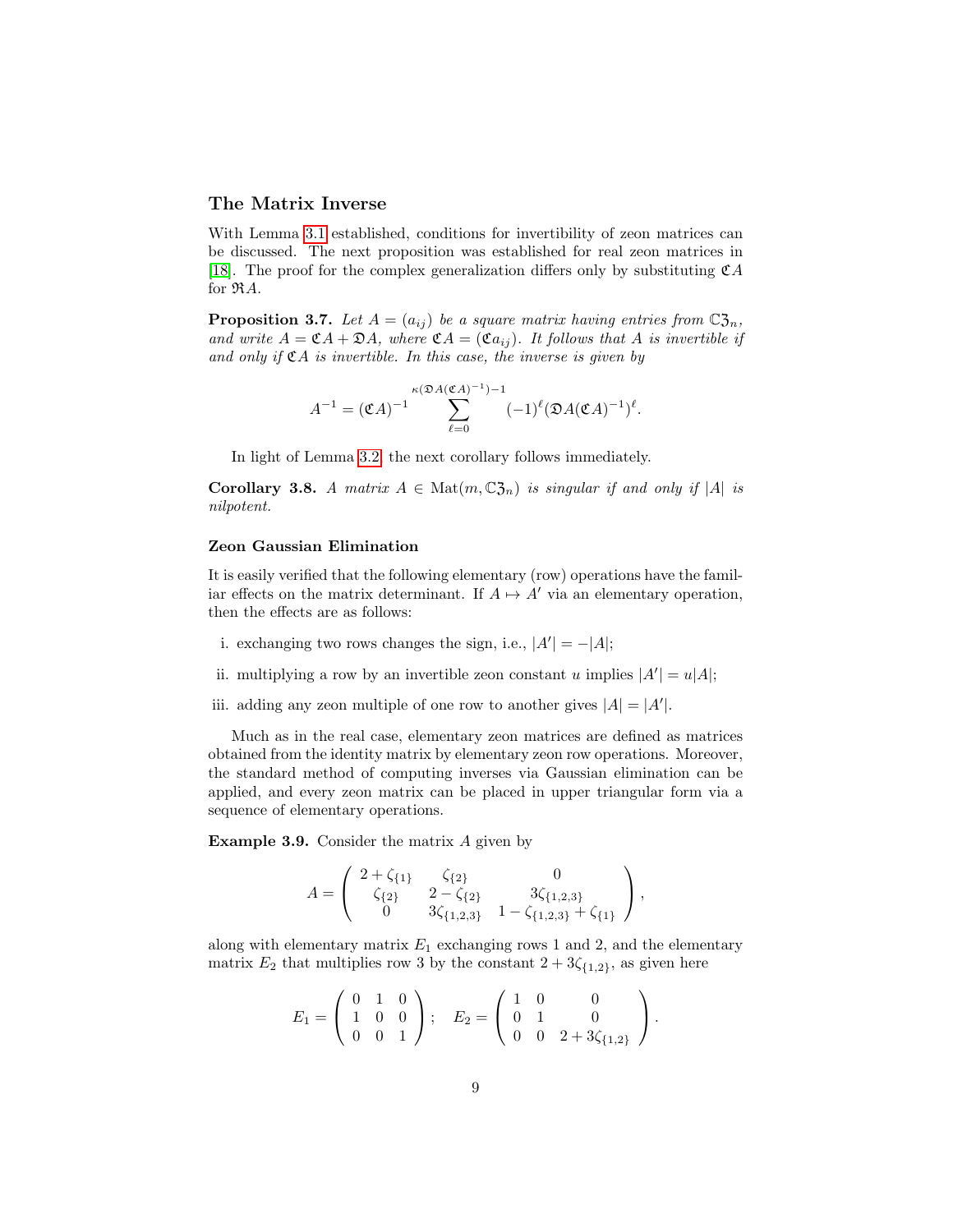Then,

$$
E_1 A = \left( \begin{array}{ccc} \zeta_{\{2\}} & 2 - \zeta_{\{2\}} & 3\zeta_{\{1,2,3\}} \\ 2 + \zeta_{\{1\}} & \zeta_{\{2\}} & 0 \\ 0 & 3\zeta_{\{1,2,3\}} & 1 - \zeta_{\{1,2,3\}} + \zeta_{\{1\}} \end{array} \right)
$$

and

$$
E_2A = \begin{pmatrix} 2 + \zeta_{\{1\}} & \zeta_{\{2\}} & 0 \\ \zeta_{\{2\}} & 2 - \zeta_{\{2\}} & 3\zeta_{\{1,2,3\}} \\ 0 & 6\zeta_{\{1,2,3\}} & 2 + 3\zeta_{\{1,2\}} - 2\zeta_{\{1,2,3\}} + 2\zeta_{\{1\}} \end{pmatrix}.
$$

Further,

$$
|A| = 4 - 3\zeta_{\{1,2\}} - 4\zeta_{\{1,2,3\}} + 6\zeta_{\{1\}} - 2\zeta_{\{2\}},
$$
  
\n
$$
|E_1A| = -4 + 3\zeta_{\{1,2\}} + 4\zeta_{\{1,2,3\}} - 6\zeta_{\{1\}} + 2\zeta_{\{2\}} = -|A|,
$$
  
\n
$$
|E_2A| = 8 + 6\zeta_{\{1,2\}} - 8\zeta_{\{1,2,3\}} + 12\zeta_{\{1\}} - 4\zeta_{\{2\}} = (2 + 3\zeta_{\{1,2\}})|A|.
$$

## <span id="page-9-0"></span>4 Complex Zeon Polynomials

The interested reader is directed to the recent paper [\[19\]](#page-19-8) for a detailed study of zeon polynomials and their zeros. For purposes of computing eigenvalues and eigenvectors of zeon matrices, only essential results are recalled here.

When the leading coefficient of a zeon polynomial is invertible, polynomial division is possible in the familiar sense. This is formalized as follows.

<span id="page-9-1"></span>**Theorem 4.1** (Zeon polyomial division algorithm). Let  $\varphi(u)$  and  $\psi(u)$  be polynomials with zeon coefficients such that the leading coefficient of  $\psi(u)$  is invertible. Then, there exist unique zeon polynomials  $q(u)$  and  $r(u)$  such that  $0 \leq \deg r(u) < \deg \psi(u)$  and

$$
\varphi(u) = \psi(u)q(u) + r(u). \tag{4.1}
$$

The following corollary follows immediately from Theorem [4.1.](#page-9-1)

**Corollary 4.2** (Zeon remainder theorem). Let  $\varphi(u)$  be a polynomial with zeon coefficients and let  $z \in \mathbb{C}^2_{2n}$ . Then,  $\varphi(z)$  is the remainder after dividing  $\varphi(u)$ by the monic polynomial  $u - z$ .

Generally, the Fundamental Theorem of Algebra does not hold for zeon polynomials. That is, if  $\varphi(u)$  is a nonconstant complex zeon polynomial, then  $\varphi(u) = 0$  does not necessarily have a complex zeon root. For example, it is straightforward to verify that  $\varphi(u) = (u - 1)^2 + \zeta_{\{1\}}$  has no zeon zeros.

Given a complex zeon polynomial  $\varphi(u) = \alpha_m u^m + \cdots + \alpha_1 u + \alpha_0$ , a complex *polynomial*  $f_{\varphi} : \mathbb{C} \to \mathbb{C}$  is induced by

$$
f_{\varphi}(z) = \sum_{\ell=1}^{m} (\mathfrak{C} \alpha_{\ell}) z^{\ell}.
$$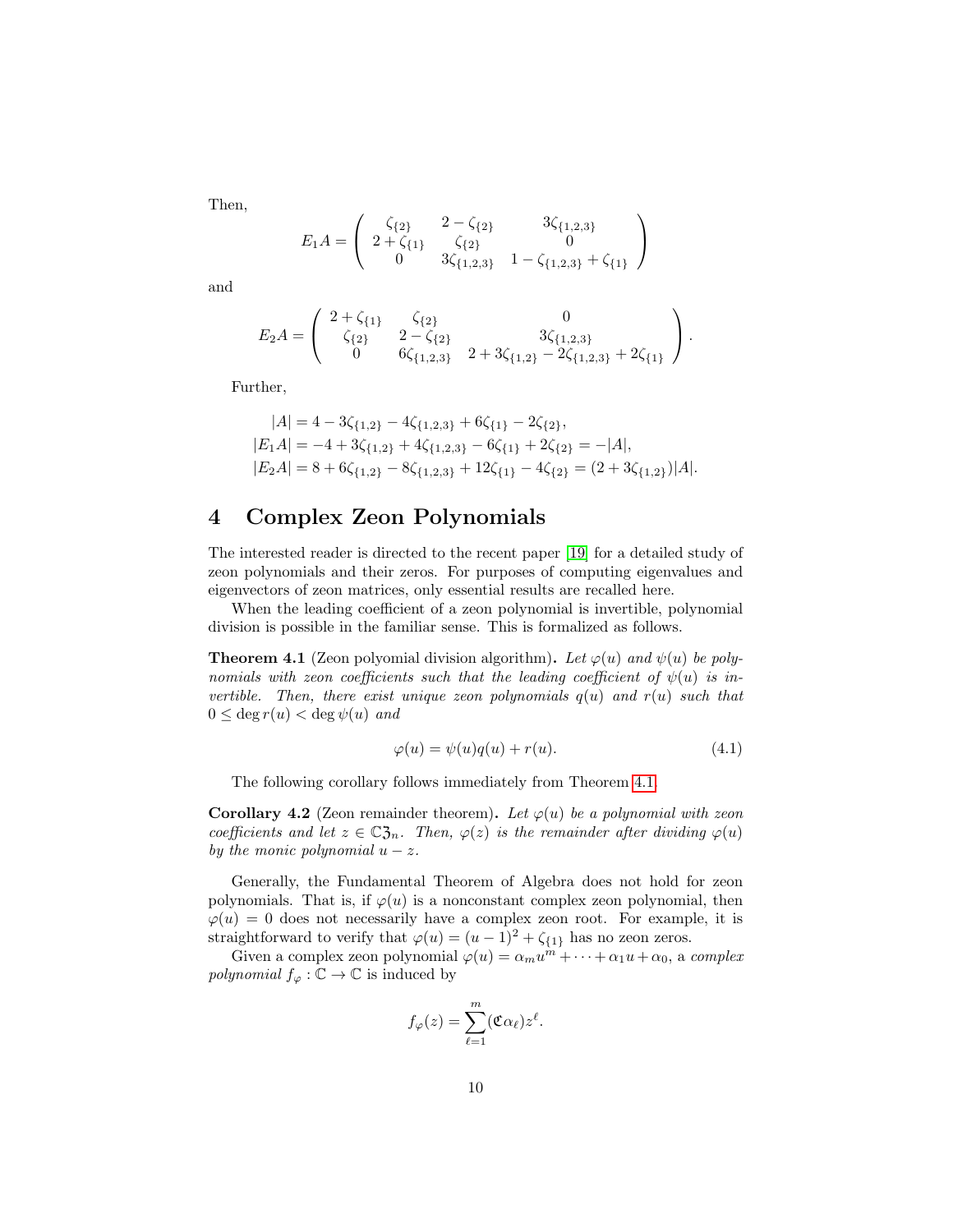It follows that

$$
f_{\varphi}(\mathfrak{C}u) = \sum_{\ell=1}^{m} (\mathfrak{C} \alpha_{\ell})(\mathfrak{C}u)^{\ell}
$$
  
=  $\mathfrak{C}(\varphi(u)),$ 

so that  $f_{\varphi} \circ \mathfrak{C} = \mathfrak{C} \circ \varphi$ .

Considering  $\varphi(u) = (u-1)^2 + \zeta_{\{1\}},$  one sees that the induced complex polynomial  $f_{\varphi}(z) = (z-1)^2$ , which has a zero of multiplicity 2. Thus,  $\varphi$  need not have zeros when  $f_{\varphi}$  has complex zeros.

On the other hand, it was shown in [\[2\]](#page-18-6) that every invertible zeon element with positive scalar part has a real square root. Extending to complex zeons,  $(u-1)^2 + (a + b\zeta_{\{1\}})$  has zeros for all  $a, b \in \mathbb{C}$  where  $a \neq 0$ . In this particular example, one sees that  $u = i\sqrt{a} + \frac{ib}{\sqrt{a}}$  $\frac{1}{2\sqrt{a}}\zeta_{\{1\}}$  is a zero.

When  $f_{\varphi}(z)$  has a multiple root  $w_0 \in \mathbb{C}$ ,  $\varphi(u)$  may or may not have a zero w satisfying  $\mathfrak{C}w = w_0$ . For this reason, discussion is now restricted to simple zeros of polynomials with zeon coefficients.

### 4.1 Spectrally Simple Zeros of Complex Zeon Polynomials

Recalled in this section is a useful version of the Fundamental Theorem of Algebra for zeon polynomials. It not only guarantees the existence of a simple zeon zero of  $\varphi(u)$  when the complex polynomial  $f_{\varphi}(z)$  has a simple complex zero, but it provides an algorithm for computing such a zero.

Letting  $\varphi(u)$  be a nonconstant monic zeon polynomial, we consider  $\lambda \in \mathbb{C}^2_{2n}$ to be a simple zero of  $\varphi$  if  $\varphi(u) = (u - \lambda)g(u)$  for some zeon polynomial g satisfying  $g(\lambda) \neq 0$ . Recalling that the spectrum of an element u in a unital algebra is the collection of scalars  $\lambda$  for which  $u - \lambda$  is not invertible, it follows that when  $u \in \mathbb{C} \mathfrak{Z}_n$ , the spectrum of u is the singleton  $\{\lambda = \mathfrak{C} u\}.$ 

**Definition 4.3.** A simple zero  $\lambda_0 \in \mathbb{C}$  of  $\varphi(u)$  is said to be a *spectrally simple* if  $\mathfrak{C}\lambda_0$  is a simple zero of the complex polynomial  $f_{\varphi}(z)$ .

With the notion of spectrally simple zeros in hand, the fundamental theorem of algebra for zeon polynomials was presented in [\[19\]](#page-19-8).

<span id="page-10-0"></span>**Theorem 4.4** (Fundamental Theorem of Zeon Algebra). Let  $\varphi(u)$  be a monic polynomial of degree m over  $\mathbb{C}\mathfrak{Z}_n$ , and let  $f_\varphi(z)$  be the complex polynomial induced by  $\varphi$ . If  $\lambda_0 \in \mathbb{C}$  is a simple zero of  $f_{\varphi}(z)$ , let g be the unique complex polynomial satisfying  $f_{\varphi}(\mathfrak{C}u) = (\mathfrak{C}u - \lambda_0)g(\mathfrak{C}(u))$ . It follows that  $\varphi(u)$  has a simple zero  $\lambda$  such that  $\mathfrak{C} \lambda = \lambda_0$ . In particular, for  $1 \leq k \leq n$ , the grade-k part of  $\lambda$  (denoted  $\lambda_k$ ) is given by

$$
\lambda_k = -\frac{1}{g(\lambda_0)} \left\langle \varphi \left( \sum_{j=0}^{k-1} \lambda_j \right) \right\rangle_k.
$$

Moreover, such a zero  $\lambda$  is unique.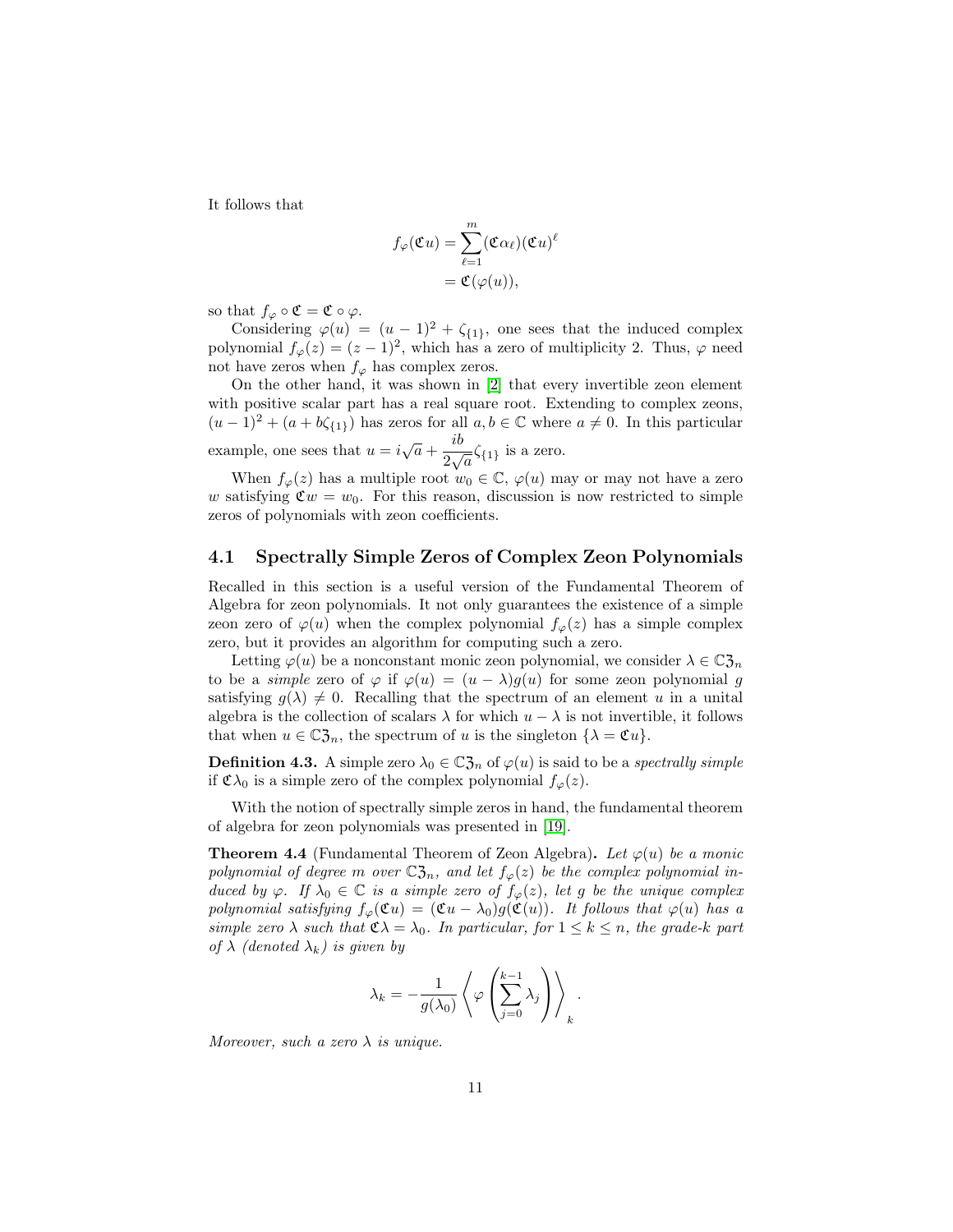**Remark 4.5.** The requirement that  $\varphi(u)$  be monic can be relaxed by simply requiring the leading coefficient  $\alpha_m$  of  $\varphi$  to be invertible. In that case, the proposition is applied to the monic polynomial  $\alpha_m^{-1}\varphi(u)$ .

**Corollary 4.6.** Let  $\varphi(u)$  be a complex zeon polynomial of degree  $m \geq 1$ . If  $f_{\varphi}(z)$  is a nonconstant complex polynomial whose zeros are all simple, then  $\varphi(u)$  has exactly m complex zeon zeros. In this case, we say  $\varphi$  splits over  $\mathbb{C}\mathfrak{Z}_n$ .

*Proof.* By Theorem [4.4,](#page-10-0)  $\varphi$  has a zero of the form  $w = w_0 + \mathfrak{D}w$ , where  $w_0 \neq 0$ is a zero of the complex polynomial  $f_{\varphi}(z)$ . If the zeros of  $f_{\varphi}(z)$  are simple, then there exist m such zeros.  $\Box$ 

#### 4.1.1 Computing spectrally simple zeon zeros

Presented here is an algorithm for finding a spectrally simple zeon zero  $\lambda$  of polynomial  $\varphi(u)$ .

**input** : Zeon polynomial  $\varphi(u)$  over  $\mathbb{C}\mathfrak{Z}_n$  and a simple nonzero root  $\lambda_0$ of the associated complex polynomial  $\mathfrak{C}(\varphi(u))$ . **output:** Zeon zero  $\lambda$  of  $\varphi(u)$  with  $\mathfrak{C}\lambda = \lambda_0$ . Initialize complex polynomial  $g({\mathfrak C} u)$ .  $g({\mathfrak C} u) \leftarrow \frac{{\mathfrak C}(\varphi(u))}{\pi}$  $\frac{\mathfrak{C}(\mathfrak{S}(\alpha))}{\mathfrak{C}u-\lambda_0};$ Note  $g(\mathfrak{C}u)$  satisfies  $\mathfrak{C}(\varphi(u)) = (\mathfrak{C}u - \lambda_0)g(\mathfrak{C}u)$ , where  $g(\lambda_0) \neq 0$ .  $\xi \leftarrow \varphi(\lambda_0)_{\natural}/g(\lambda_0);$  $\lambda \leftarrow \lambda_0 - \xi;$ while  $0 < \natural \xi \leq n$  do  $\xi \leftarrow \varphi(\lambda)_{\natural}/g(\lambda_0);$  $\lambda \leftarrow (\lambda - \xi);$ end return  $\lambda$ ;

Algorithm 1: Compute spectrally simple zeon zero.

**Example 4.7.** Consider the following zeon polynomial  $\varphi(u)$  over  $\mathbb{C} \mathfrak{Z}_4$ :

$$
\varphi(u) = u^4 - 6u^3 + \left(-\zeta_{\{1,2\}} - \zeta_{\{1,3\}} - \zeta_{\{1,4\}} + 12\right)u^2
$$
  
+ 
$$
\left(2\zeta_{\{1,2\}} + 2\zeta_{\{1,3\}} + 2\zeta_{\{1,4\}} - 10\right)u + 3 - \zeta_{\{1,2\}} - \zeta_{\{1,3\}} - \zeta_{\{1,4\}}.
$$

The associated complex polynomial is  $f_{\varphi}(z) = z^4 - 6z^3 + 12z^2 - 10z + 3$ , which has zeros 3 (of multiplicity 1) and 1 (of multiplicity 3). The unique complex zeon zero  $\lambda$  such that  $\lambda_0 = \mathfrak{C}(\lambda) = 3$  is

$$
\lambda = 3 + \frac{1}{2} \left( \zeta_{\{1,2\}} + \zeta_{\{1,3\}} + \zeta_{\{1,4\}} \right).
$$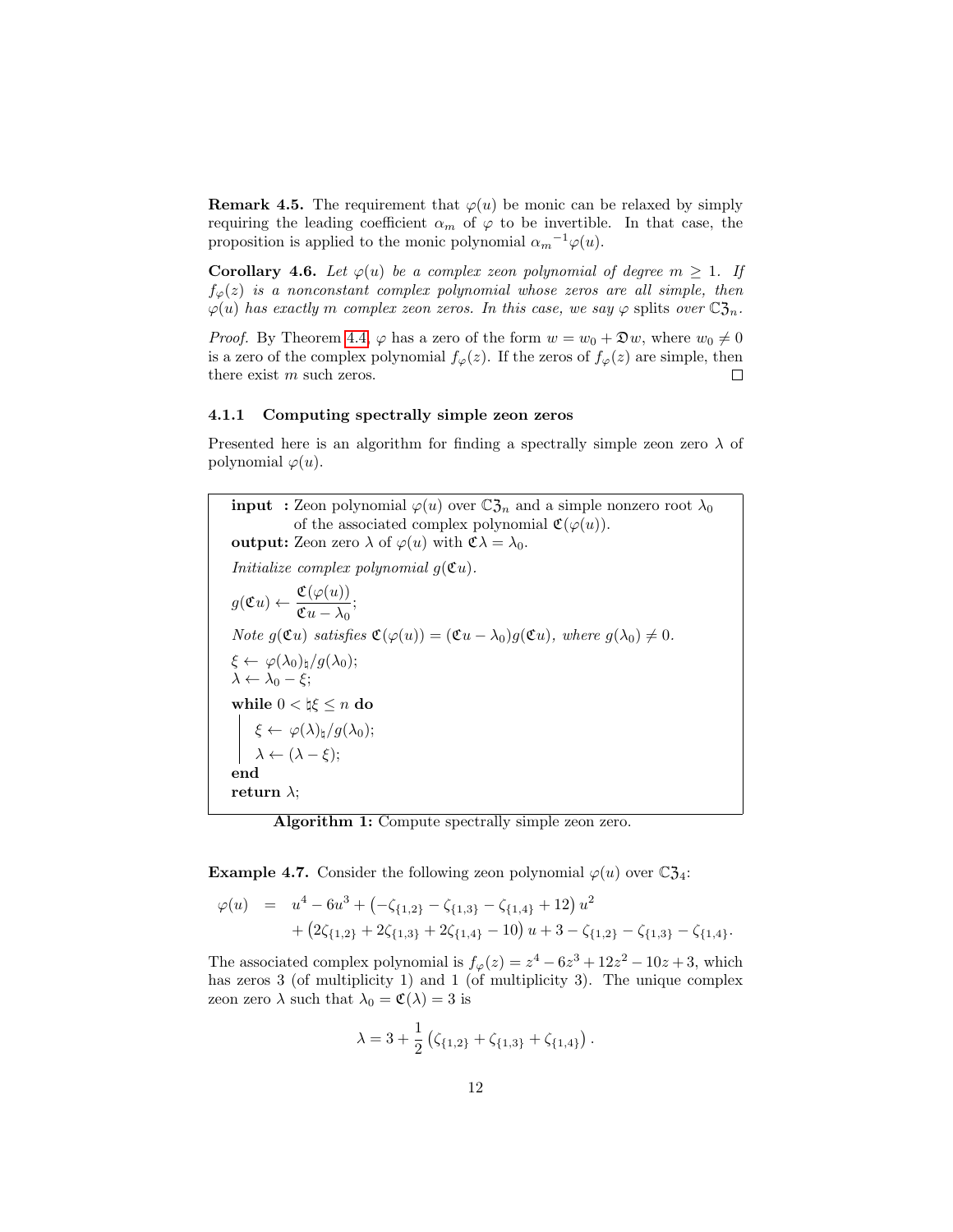### Multiple and Non-spectrally Simple Zeon Zeros

Given any multiple or non-spectrally simple zeon zero  $w$  of  $\varphi$ , there are infinitely many zeon zeros v such that  $\mathfrak{C}v = \mathfrak{C}w$ .

<span id="page-12-1"></span>**Theorem 4.8.** Let  $\varphi(u)$  be a monic polynomial over  $\mathbb{C}\mathfrak{Z}_n$  with zeon zero  $w \in \mathfrak{Z}_n$  $\mathbb{C}\mathfrak{Z}_n$  such that  $\mathfrak{C}w$  is a multiple zero of  $f_{\varphi}$ . Then,  $\varphi$  has infinitely many zeros v satisfying  $\mathfrak{C}v = \mathfrak{C}w$ .

*Proof.* Suppose  $\varphi$  has a complex zeon zeros  $w = \rho + \mathfrak{D}w$  such that  $\varphi(u) =$  $(u - w)g(u)$ , where  $g(u)$  is a nonzero zeon polynomial satisfying  $\mathfrak{C}g(\rho) = 0$ . It follows immediately that  $g(\rho + \lambda) \in \mathbb{C} \mathfrak{Z}_n^{\circ}$  is nilpotent for any nilpotent  $\lambda \in \mathbb{C} \mathfrak{Z}_n^{\circ}$ . Recalling that  $\zeta_{[n]} = \zeta_{\{1,2,\ldots,n\}} = \zeta_1 \cdots \zeta_n$ , it thereby follows that for any nonzero scalar a,

$$
\varphi(w + a\zeta_{[n]}) = (w + a\zeta_{[n]} - w)g(w + a\zeta_{[n]})
$$
  
=  $a\zeta_{[n]}g(\rho + \mathfrak{D}w + a\zeta_{[n]})$   
= 0.

Remark 4.9. It is worth noting that Theorem [4.8](#page-12-1) does not characterize all zeon zeros of a polynomial with multiple or non-spectrally simple zeon zeros.

# <span id="page-12-0"></span>5 Eigenvalues, Eigenvectors, and the Characteristic Polynomial

Given a square matrix  $A \in \text{Mat}(m, \mathbb{C} \mathfrak{Z}_n)$ , the *characteristic polynomial* of A is defined in the usual way as the zeon polynomial  $\chi_A(t) = |t\mathbb{I} - A|$ .

**Definition 5.1.** Let  $A \in \text{Mat}(m, \mathbb{C}^2_{2n})$ . The *zeon eigenvalues* of A are defined to be the spectrally simple zeros of the characteristic polynomial  $\chi_A(t)$ .

The fact that the Cayley-Hamilton Theorem holds for matrices over arbitrary commutative rings is well known and can be deduced from the "usual" formulation for matrices over fields.

**Theorem 5.2** (Cayley-Hamilton Theorem). Let  $A \in \text{Mat}(m, \mathbb{C}3_n)$ . Then, A satisfies its own characteristic equation; i.e.,

$$
\chi_A(A)=\mathbf{0}.
$$

It is easy to verify that if  $\lambda$  is a zeon eigenvalue of A, then  $\mathfrak{C}\lambda$  is a complex eigenvalue of  $\mathfrak{C}A$ . The next lemma is an immediate consequence.

**Lemma 5.3.** If  $A$  is invertible, then all eigenvalues of  $A$  are invertible.

*Proof.* If A is invertible, then all eigenvalues of  $\mathfrak{C}A$  are nonzero. Hence, the scalar part of any zero of  $\chi_A(u)$  must be nonzero.  $\Box$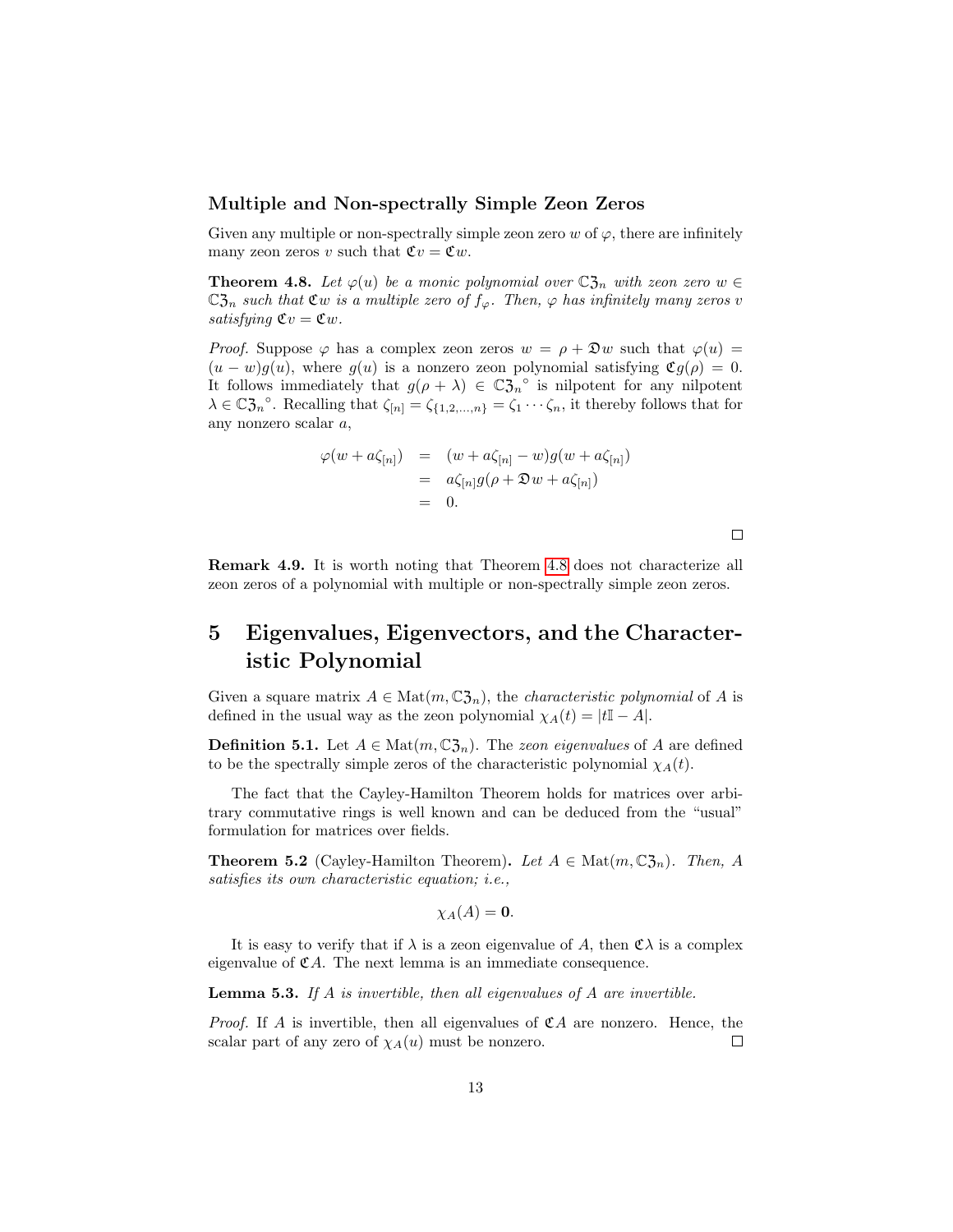The following theorem is an immediate corollary of Theorem [4.4.](#page-10-0)

**Theorem 5.4.** Let  $A \in \text{Mat}(m, \mathbb{C}^2),$  If  $\chi_{\mathfrak{C}A}(u)$  has simple complex zero  $u_0$ , then A has a unique zeon eigenvalue  $\lambda$  satisfying  $\mathfrak{C} \lambda = u_0$ .

### 5.1 Zeon eigenvectors

With zeon eigenvalues in hand, attention now turns to eigenvectors. To begin, a few remarks concerning linear independence of vectors in  $\mathbb{C}\mathfrak{Z}_n^m$  are in order. A subset  $\{v_1, \ldots, v_k\}$  of  $\mathbb{C}\mathfrak{Z}_n^m$  is said to be *linearly independent* if and only if for all coefficients  $\alpha_1, \ldots, \alpha_k \in \mathbb{C} \mathfrak{Z}_n$ ,

$$
\alpha_1v_1+\cdots+\alpha_kv_k=\mathbf{0}
$$

implies  $\alpha_1 = \alpha_2 = \cdots = \alpha_k = 0$ .

Note that for any nonzero  $v \in \mathbb{C} \mathfrak{Z}_n^m$ , the singleton  $\{v\}$  can only be linearly independent if it has at least one invertible component. That is,  $\{v\}$  linearly independent implies  $v \notin (\mathbb{C} \mathfrak{Z}_n^{\circ})^m$ ; equivalently,  $\{v\}$  is linearly independent if and only if  $\zeta_{[n]}v \neq \mathbf{0}$ .

**Definition 5.5.** Given a matrix  $A \in \text{Mat}(m, \mathbb{C}\mathfrak{Z}_n)$ , a nonzero  $\xi \in \mathbb{C}\mathfrak{Z}_n^m$  is said to be a zeon eigenvector of A if the following are satisfied:

i. there exists a zeon eigenvalue  $\lambda \in \mathbb{C} \mathfrak{Z}_n$  such that  $A \xi = \lambda \xi$ , and

ii.  $\xi \notin (\mathbb{C} \mathfrak{Z}_n^{\circ})^m$ , i.e., at least one component of  $\xi$  is invertible.

Note that the requirement  $\xi \notin (\mathbb{C} \mathfrak{Z}_n)^{\infty}$  is necessary for linear independence of zeon eigenvectors.

Next, suppose  $\xi$  is a zeon eigenvector associated with zeon eigenvalue  $\lambda$  and let  $f(t) = a_k t^k + a_{k-1} t^{k-1} + \cdots + a_1 t + a_0$  be an arbitrary zeon polynomial. The zeon matrix evaluation of  $f$  then satisfies

$$
f(A)\xi = (a_k A^k + a_{k-1} A^{k-1} + \dots + a_1 A + a_0 \mathbb{I})\xi
$$
  
=  $(a_k \lambda^k + a_{k-1} \lambda^{k-1} + \dots + a_1 \lambda + a_0)\xi$   
=  $f(\lambda)\xi$ .

**Theorem 5.6.** Let  $A \in \text{Mat}(m, \mathbb{C}\mathfrak{Z}_n)$ . If  $\lambda \in \mathbb{C}\mathfrak{Z}_n$  is a spectrally simple zero of  $\chi_A(u)$ , then there exists  $\xi \in \mathbb{C} \mathfrak{Z}_n^m \setminus (\mathbb{C} \mathfrak{Z}_n^{\circ})^m$  such that  $A\xi = \lambda \xi$ .

*Proof.* Since  $\lambda$  is a spectrally simple zero of the characteristic polynomial  $\chi_A(u)$ , it follows immediately that reducing  $\lambda$ I − A to upper triangular form (via Gaussian elimination), one finds  $m-1$  invertible elements along the main diagonal. It follows immediately that the last row consists of all zeros, giving one free variable in a system of equations. It thereby follows that for each value of this free variable, the solutions of the remaining equations can be uniquely determined. Any such resulting vector serves as a basis for the corresponding eigenspace.  $\Box$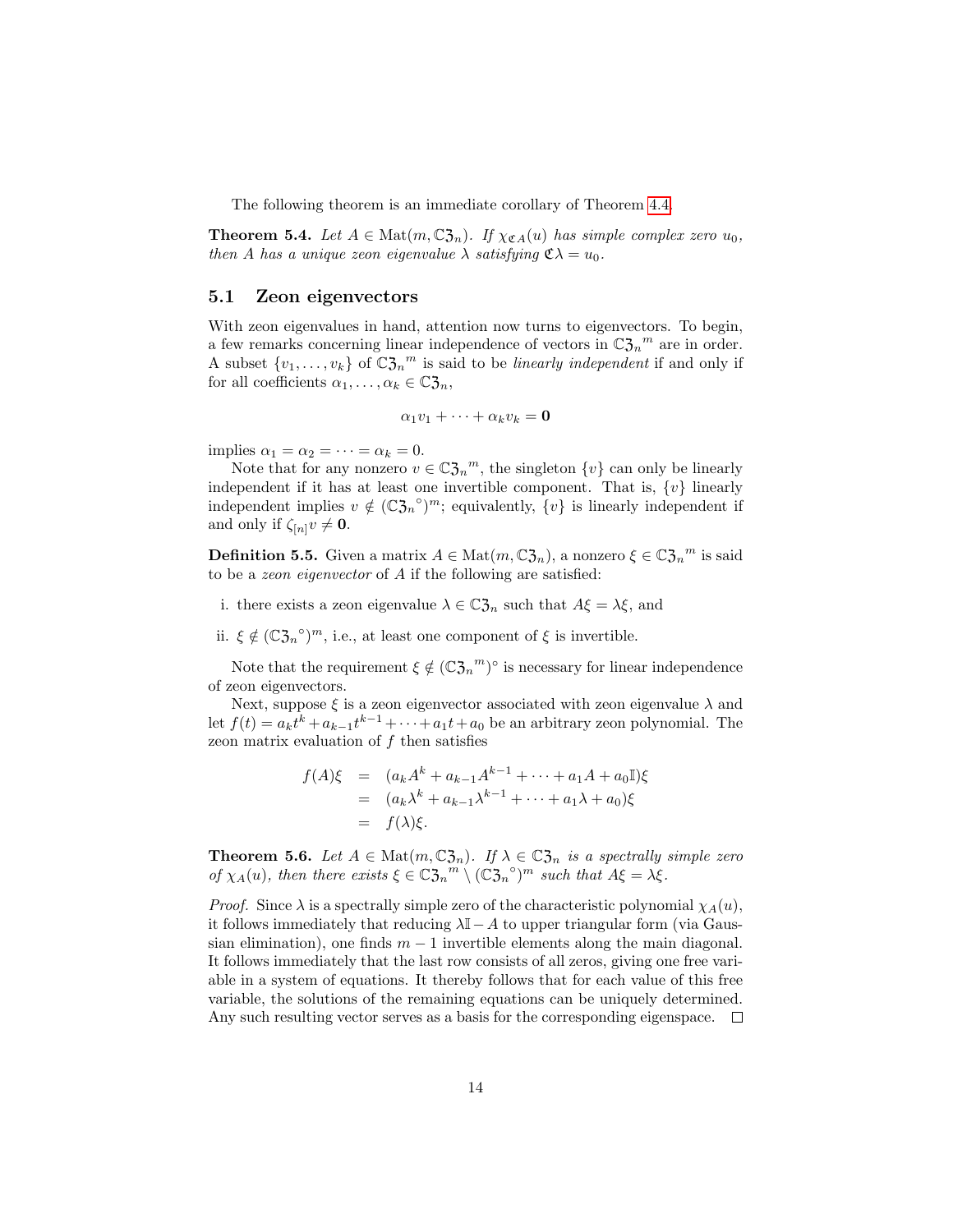**Corollary 5.7.** Let  $A \in \text{Mat}(m, \mathbb{C}^2_{2n})$ . If  $\lambda$  is a zeon eigenvalue of A associated with zeon eigenvector  $\xi$ , then  $\mathfrak{C}\lambda$  is an eigenvalue of  $\mathfrak{C} A$  associated with eigenvector Cξ.

*Proof.* Expanding  $A\xi = \lambda \xi$  as

$$
(\mathfrak{C}A + \mathfrak{D}A)(\mathfrak{C}\xi + \mathfrak{D}\xi) = (\mathfrak{C}\lambda + \mathfrak{D}\lambda)(\mathfrak{C}\xi + \mathfrak{D}\xi),
$$

one finds that

$$
\mathfrak{C} A \mathfrak{C} \xi + \mathfrak{D} A \mathfrak{C} \xi + \mathfrak{C} A \mathfrak{D} \xi + \mathfrak{D} A \mathfrak{D} \xi = \mathfrak{C} \lambda \mathfrak{C} \xi + \mathfrak{D} \lambda \mathfrak{C} \xi + \mathfrak{C} \lambda \mathfrak{D} \xi + \mathfrak{D} \lambda \mathfrak{D} \xi.
$$

Since  $\mathbb{C}\mathfrak{Z}_n^{\circ}$  is an ideal, it is easy to see that  $\mathfrak{C}A\mathfrak{C}\xi$  and  $\mathfrak{C}\lambda\mathfrak{C}\xi$  are the only terms of the equation that exist in  $\mathbb{C}^m$ . All other terms are elements of  $(\mathbb{C}\mathfrak{Z}_n^{\circ})^m$ . Hence, the result:  $\mathfrak{C} A \mathfrak{C} \mathfrak{E} = \mathfrak{C} \lambda \mathfrak{C} \mathfrak{E}.$  $\Box$ 

# <span id="page-14-0"></span>6 The Zeon Spectral Theorem

In this section, linear independence of eigenvectors associated with distinct zeon eigenvalues is established and utilized to construct rank-one zeon projection operators. These operators are used to construct a resolution of the identity and, ultimately, to establish a spectral theorem for zeon matrices.

**Proposition 6.1.** Let  $A \in \text{Mat}(m, \mathbb{C}\mathfrak{Z}_n)$ . Let  $v_1, v_2 \in \mathbb{C}\mathfrak{Z}_n^m$  be zeon eigenvectors of A associated with zeon eigenvalues  $\lambda_1, \lambda_2$ , respectively, where  $\mathfrak{C} \lambda_1 \neq \mathfrak{C} \lambda_2$ . Then,  $v_1$  and  $v_2$  are linearly independent.

*Proof.* Suppose, to the contrary, that for some nonzero constants  $\alpha_1, \alpha_2 \in \mathbb{C} \mathfrak{Z}_n$ , the following holds:

<span id="page-14-2"></span>
$$
\begin{aligned} \mathbf{0} &= \alpha_1 v_1 + \alpha_2 v_2 \\ &= (\alpha_1 v_1 + \alpha_2 v_2) \lambda_1. \end{aligned} \tag{6.1}
$$

Further, linearity of A implies

<span id="page-14-1"></span>
$$
\mathbf{0} = A(\alpha_1 v_1 + \alpha_2 v_2)
$$
  
=  $\alpha_1 \lambda_1 v_2 + \alpha_2 \lambda_2 v_2.$  (6.2)

Subtracting  $(6.2)$  from  $(6.1)$  gives

$$
\mathbf{0} = \alpha_2(\lambda_2 - \lambda_1)v_2.
$$

Since,  $\mathfrak{C}\lambda_1 \neq \mathfrak{C}\lambda_2$ , we conclude that  $\lambda_2-\lambda_1$  is invertible. Hence,  $\alpha_2v_2 = 0$ , which further implies  $\alpha_1 v_1 = \mathbf{0}$  by  $(6.1)$  so that  $v_1, v_2 \in (\mathbb{C} \mathfrak{Z}_n^{\circ})^m$ , a contradiction.

Remark 6.2. Note that the only zeon eigenvalue that can be associated with the nullspace of matrix  $A \in \text{Mat}(m, \mathbb{C}^2_{\mathcal{J}_n})$  is zero. If  $\lambda v = 0$  for nonzero  $\lambda$ , then  $\lambda$  is nilpotent and  $v \in (\mathbb{C} \mathfrak{Z}_n^{\circ})^m$ , violating the requirement that an individual eigenvector be linearly independent.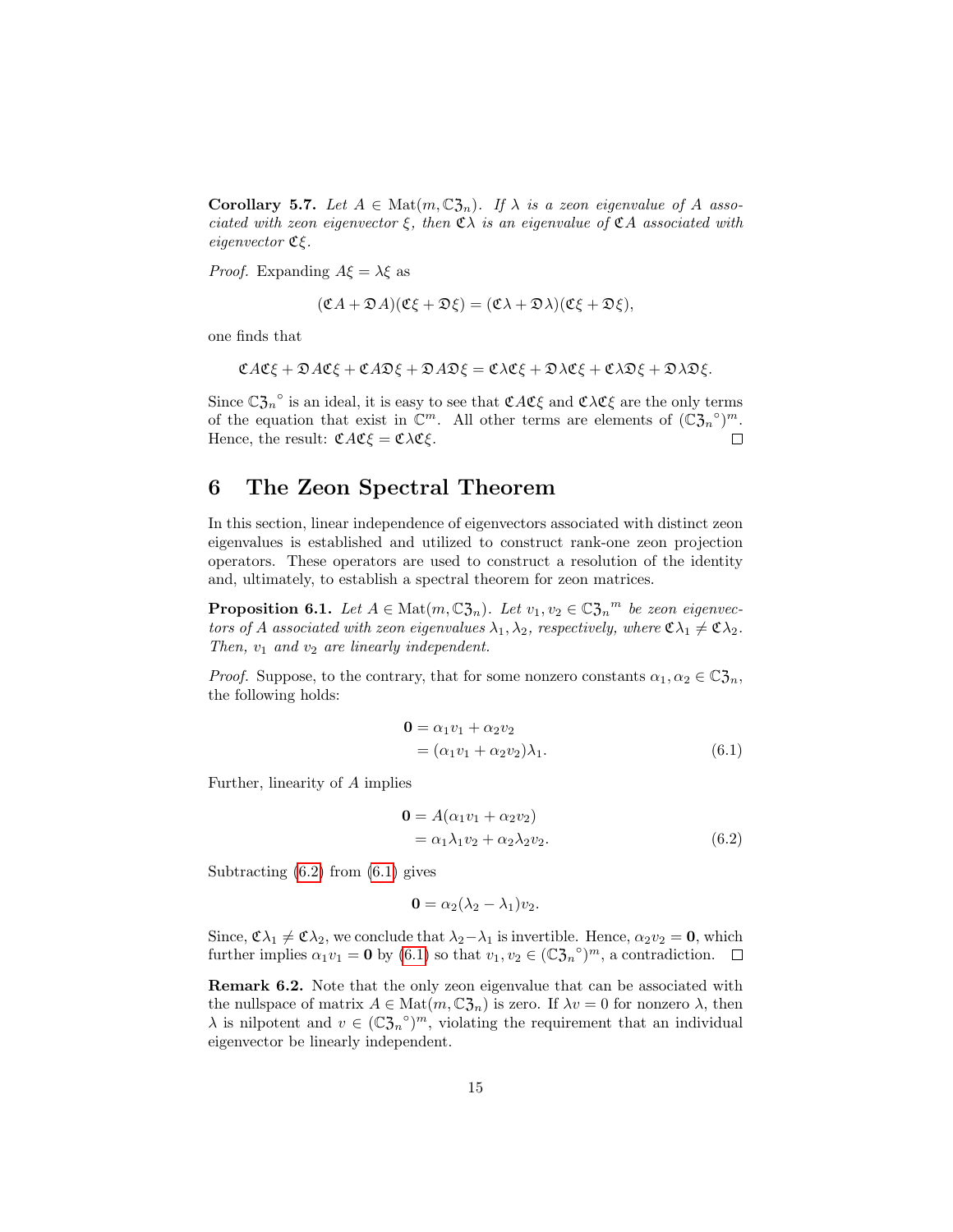Remark 6.3. In light of Theorem [4.8](#page-12-1) and Corollary, the zeon eigenvalues of a matrix are restricted to spectrally simple zeros of the matrix's characteristic polynomial. Suppose  $v$  is an eigenvector of  $X$  associated with distinct eigenvalues  $\lambda_1, \lambda_2$  satisfying  $\mathfrak{C} \lambda_1 = \mathfrak{C} \lambda_2$ . Then,

$$
Xv = \lambda_1 v = \lambda_2 v
$$
  
\n
$$
\Rightarrow (\lambda_2 - \lambda_1)v = \mathbf{0},
$$

contradicting linear independence of v.

### Resolution of the Identity

Two vectors  $v_1, v_2 \in \mathbb{C} \mathfrak{Z}_n^m$  are said to be *orthogonal* if and only if  $\langle v_1, v_2 \rangle = 0$ . Note that any collection of zeon vectors  $\{v_1, \ldots, v_m\}$  spanning  $\mathbb{C} \mathfrak{Z}_n^{\phantom{n}m}$  can be orthogonalized via Gaussian elimination. Normalizing then yields an orthonormal basis for  $\mathbb{C}\mathfrak{Z}_n{}^m$ .

**Lemma 6.4.** Let  $v \in \mathbb{C} \mathfrak{Z}_n^m$  be a normalized zeon vector. The matrix  $vv^{\dagger}$ represents orthogonal projection onto span $({v}).$ 

*Proof.* Given normalized v, let  $\{u_1, \ldots u_{m-1}\}$  be an orthonormalized collection of zeon vectors orthogonal to v. Letting  $x \in \mathbb{C} \mathfrak{Z}_n^m$  be arbitrary, there exist zeon coefficients  $\alpha_0, \ldots, \alpha_{m-1}$  such that

$$
x = \alpha_0 v + \alpha_1 u_1 + \dots + \alpha_{m-1} u_{m-1}.
$$

It follows that

$$
(vv^{\dagger})x = vv^{\dagger}(\alpha_0 v + \alpha_1 u_1 + \dots + \alpha_{m-1} u_{m-1})
$$
  
=  $v\alpha_0 v^{\dagger}v + \alpha_1 v^{\dagger}u_1 + \dots + \alpha_{m-1} v^{\dagger}u_{m-1}$   
=  $\alpha_0 \langle v, v \rangle v + \alpha_1 \langle u_1, v \rangle v + \dots + \alpha_{m-1} \langle u_{m-1}, v \rangle v$   
=  $\alpha_0 v$ .

It follows that when  $\{u_1, \ldots, u_m\}$  is an orthonormalized collection of zeon vectors, a resolution of the identity is given by

 $\Box$ 

$$
\mathbb{I} = \bigoplus_{j=1}^m u_j u_j^{\dagger}.
$$

A matrix  $A \in \text{Mat}(m, \mathbb{C} \mathfrak{Z}_n)$  satisfying  $A^{\dagger} = A$  is clearly self-adjoint w.r.t. the inner product [\(2.1\)](#page-4-6) since

$$
\langle Ax, y \rangle = y^{\dagger} (Ax) = y^{\dagger} (x^{\dagger} A^{\dagger})^{\dagger} = y^{\dagger} (x^{\dagger} A)^{\dagger}
$$

$$
= y^{\dagger} A^{\dagger} x = (Ay)^{\dagger} x = \langle x, Ay \rangle
$$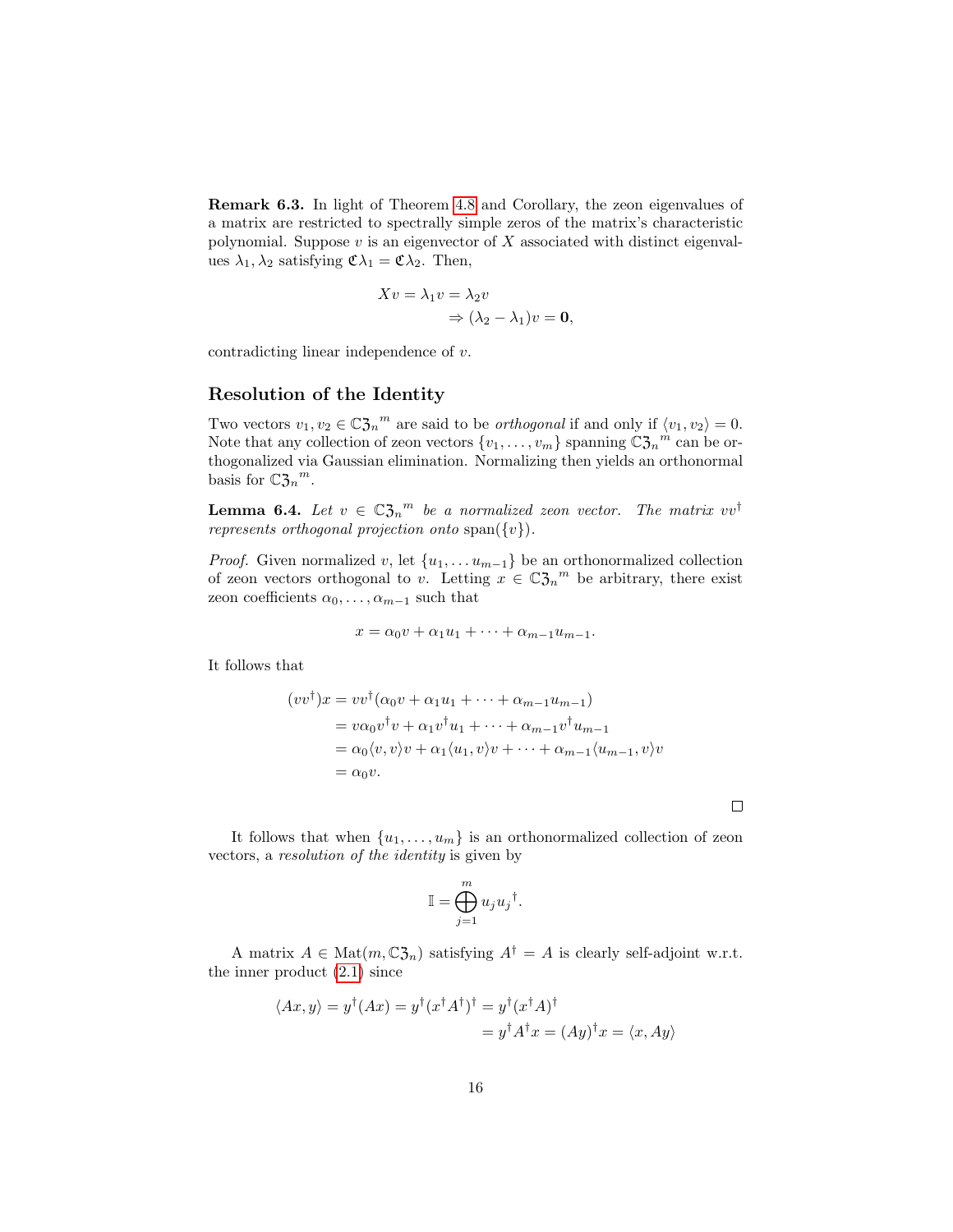for all  $x, y \in \mathbb{C} \mathfrak{Z}_n^m$ .

Eigenvalues of self-adjoint zeon matrices are elements of the real zeon algebra  $\mathfrak{Z}_n$ ; i.e.,  $\chi_A(\lambda) = 0$  implies  $\lambda = \overline{\lambda}$  when A is self-adjoint. Further, eigenvectors of self-adjoint zeon matrices associated with distinct eigenvalues are orthogonal. Given distinct eigenvalues  $\lambda_1$  and  $\lambda_2$  associated with eigenvectors  $v_1$  and  $v_2$ , respectively,

$$
\lambda_1 \langle v_1, v_2 \rangle = \langle Av_1, v_2 \rangle
$$
  
=  $\langle v_1, Av_2 \rangle$   
=  $\lambda_2 \langle v_1, v_2 \rangle$ 

implies  $\langle v_1, v_2 \rangle = 0$ .

**Remark 6.5.** Consider zeon eigenvalues  $\lambda$  of A, where  $\mathfrak{C}\lambda$  is a simple eigenvalue of  $\mathfrak{C}A$ . Simple zeros give spectrally simple zeon eigenvalues. An  $m \times m$  matrix with m distinct eigenvalues is diagonalizable.

**Theorem 6.6** (Zeon Spectral Theorem). Let  $A \in \text{Mat}(m, \mathbb{C}\mathfrak{Z}_n)$  be a self-adjoint zeon matrix with m spectrally simple eigenvalues. Let  $v_1, \ldots, v_m$  denote normalized zeon eigenvectors associated with these eigenvalues and set  $\pi_j = v_j v_j^{\dagger}$  for  $j = 1, \ldots, m$ . Then,

$$
A = \bigoplus_{j=1}^{m} \lambda_j \pi_j.
$$

*Proof.* Assuming that A is self-adjoint with spectrally simple eigenvalues, it follows that the corresponding normalized eigenvectors  $\{v_1, \ldots, v_m\}$  are orthogonal, resulting in an orthonormal zeon basis of  $\mathbb{C}\mathfrak{Z}_n^m$ . For arbitrary  $z \in \mathbb{C}\mathfrak{Z}_n^m$ , it follows that

$$
Az = A \sum_{j=1}^{m} \langle z, v_j \rangle v_j = \sum_{j=1}^{m} \lambda_j \langle z, v_j \rangle v_j = \sum_{j=1}^{m} \lambda_j \pi_j z
$$
  
= 
$$
\left( \bigoplus_{j=1}^{m} \lambda_j \pi_j \right) z.
$$

 $\Box$ 

Example 6.7. Consider the self-adjoint zeon matrix

$$
A = \begin{pmatrix} 5 + \zeta_{\{2\}} & 2\zeta_{\{3\}} & -\zeta_{\{1\}} \\ 2\zeta_{\{3\}} & 3 + \zeta_{\{1,2\}} & 1 \\ -\zeta_{\{1\}} & 1 & -1 \end{pmatrix}.
$$

The zeon eigenvalues of A are

$$
\begin{aligned} \lambda_1 &= 5 - 0.363636\zeta_{\{1,3\}} + 0.264463\zeta_{\{1,2,3\}} + 1.\zeta_{\{2\}} \\ \lambda_2 &= 3.23607 + 0.947214\zeta_{\{1,2\}} + 0.507064\zeta_{\{1,3\}} - 0.287463\zeta_{\{1,2,3\}} \\ \lambda_3 &= -1.23607 + 0.0527864\zeta_{\{1,2\}} - 0.143428\zeta_{\{1,3\}} + 0.0229998\zeta_{\{1,2,3\}}. \end{aligned}
$$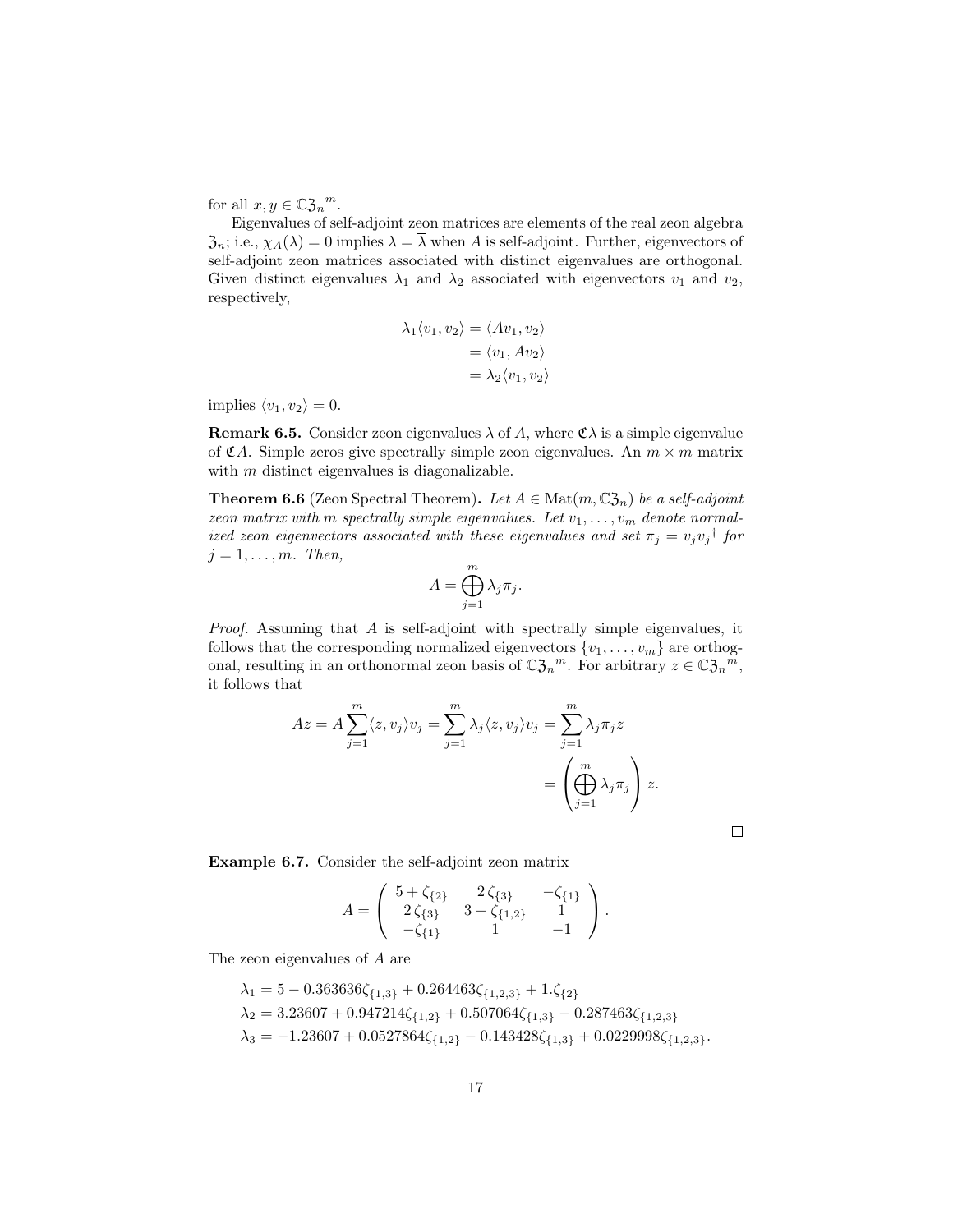Corresponding (non-normalized) zeon eigenvectors are

$$
v_1 = \begin{pmatrix} 1 \\ -0.0909091 \, \mathcal{L}_{\{1\}} + 1.09091 \, \mathcal{L}_{\{3\}} + 0.0661157 \, \mathcal{L}_{\{1,2\}} - 0.61157 \, \mathcal{L}_{\{2,3\}} + 0.595041 \, \mathcal{L}_{\{1,2,3\}} \\ -0.181818 \, \mathcal{L}_{\{1\}} + 0.181818 \, \mathcal{L}_{\{3\}} + 0.0413223 \, \mathcal{L}_{\{1,2\}} - 0.132231 \, \mathcal{L}_{\{2,3\}} + 0.0991736 \, \mathcal{L}_{\{1,2,3\}} \\ v_2 = \begin{pmatrix} 0.566915 \, \mathcal{L}_{\{1\}} - 4.80298 \, \mathcal{L}_{\{3\}} - 0.321393 \, \mathcal{L}_{\{1,2\}} + 2.72288 \, \mathcal{L}_{\{2,3\}} - 3.65313 \, \mathcal{L}_{\{1,2,3\}} \\ 4.23607 + 0.947214 \, \mathcal{L}_{\{1,2\}} - 4.29592 \, \mathcal{L}_{\{1,3\}} + 2.43542 \, \mathcal{L}_{\{1,2,3\}} \\ 1 \end{pmatrix} \\ v_3 = \begin{pmatrix} 0.160357 \, \mathcal{L}_{\{1\}} + 0.0757105 \, \mathcal{L}_{\{3\}} - 0.0257145 \, \mathcal{L}_{\{1,2\}} - 0.0121407 \, \mathcal{L}_{\{2,3\}} - 0.0162885 \, \mathcal{L}_{\{1,2,3\}} \\ -0.236068 + 0.0527864 \, \mathcal{L}_{\{1,2\}} - 0.0677175 \, \mathcal{L}_{\{1,3\}} + 0.010859 \, \mathcal{L}_{\{1,2,3\}} \end{pmatrix} \end{pmatrix}
$$

Normalizing, the orthogonal zeon projections are determined by setting

$$
\pi_j = \langle v_j, v_j \rangle^{-1} v_j v_j^{\dagger} \quad (j = 1, 2, 3).
$$

The resulting matrices are large. For exposition, the first one is presented here as columns  $\pi_1 = (p_1 | p_2 | p_3)$ , where

$$
p_1 = \begin{pmatrix} 1. & +0.264463 \mathcal{L}_{\{1,3\}} - 0.318557 \mathcal{L}_{\{1,2,3\}} \\ -0.0909091 \mathcal{L}_{\{1\}} + 1.09091 \mathcal{L}_{\{3\}} + 0.0661157 \mathcal{L}_{\{1,2\}} - 0.61157 \mathcal{L}_{\{2,3\}} + 0.595041 \mathcal{L}_{\{1,2,3\}} \\ -0.181818 \mathcal{L}_{\{1\}} + 0.181818 \mathcal{L}_{\{3\}} + 0.0413223 \mathcal{L}_{\{1,2\}} - 0.132231 \mathcal{L}_{\{2,3\}} + 0.0991736 \mathcal{L}_{\{1,2,3\}} \end{pmatrix}
$$
\n
$$
p_2 = \begin{pmatrix} -0.0909091 \mathcal{L}_{\{1\}} + 1.09091 \mathcal{L}_{\{3\}} + 0.0661157 \mathcal{L}_{\{1,2\}} - 0.132231 \mathcal{L}_{\{2,3\}} + 0.0991736 \mathcal{L}_{\{1,2,3\}} \\ -0.198347 \mathcal{L}_{\{1,3\}} + 0.255447 \mathcal{L}_{\{1,2,3\}} \end{pmatrix}
$$
\n
$$
-0.214876 \mathcal{L}_{\{1,3\}} + 0.180316 \mathcal{L}_{\{1,2,3\}}
$$
\n
$$
-0.214876 \mathcal{L}_{\{1,3\}} + 0.180316 \mathcal{L}_{\{1,2,3\}}
$$
\n
$$
-0.214876 \mathcal{L}_{\{1,3\}} + 0.180316 \mathcal{L}_{\{1,2,3\}}
$$
\n
$$
-0.214876 \mathcal{L}_{\{1,3\}} + 0.180316 \mathcal{L}_{\{1,2,3\}}
$$
\n
$$
-0.06661157 \mathcal{L}_{\{1,3\}} + 0.180316 \mathcal{L}_{\{
$$

Using Mathematica, the following properties are quickly verified:

- i.  $\pi_j^2 = \pi_j$  for  $j = 1, 2, 3$  (idempotent);
- ii.  $\pi_j \pi_k = \pi_k \pi_j = \mathbf{0}$  for  $j \neq k$  (orthogonality);
- iii.  $\pi_1 + \pi_2 + \pi_3 = \mathbb{I}_3$  (resolution of the identity); and
- iv.  $A = \lambda_1 \pi_1 + \lambda_2 \pi_2 + \lambda_3 \pi_3$  (spectral decomposition).

# <span id="page-17-0"></span>7 Conclusion and Avenues for Further Research

Viewing a matrix  $M \in \text{Mat}(m, \mathbb{C} \mathfrak{Z}_n)$  as a linear operator on the  $\mathbb{C} \mathfrak{Z}_n$ -module  $\mathbb{C} \mathfrak{Z}_n^m$ , zeon eigenvalues of M have been defined as the spectrally simple zeon zeros of the characteristic polynomial of M. Further, essential notions of zeon eigenvectors and linear independence have been established and used to define orthogonal projections and a resolution of the identity.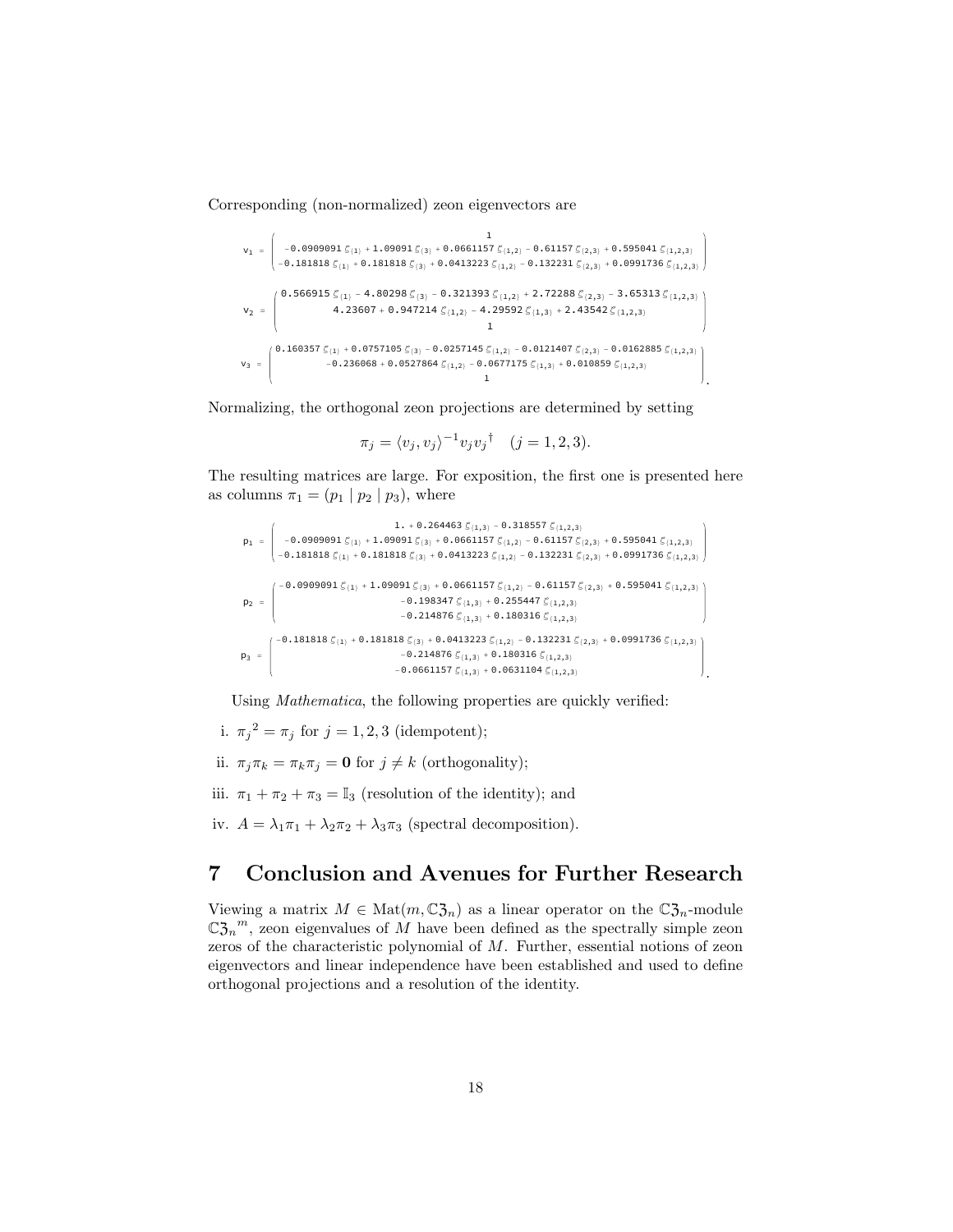Finally, it has been shown that given a self-adjoint zeon matrix  $A \in Mat(m, \mathbb{C}^2_{2n})$ having m spectrally simple eigenvalues  $\lambda_1, \ldots, \lambda_m$  associated with normalized zeon eigenvectors  $v_1, \ldots, v_m$ , the following holds:

$$
A = \bigoplus_{j=1}^{m} \lambda_j \pi_j,
$$

where  $\pi_j = v_j v_j^{\dagger}$  is an orthogonal projection onto span $\{v_j\}$  for  $j = 1, ..., m$ .

Looking toward future work, it was shown in [\[18\]](#page-19-9) that the zeon combinatorial Laplacian of a simple graph with no isolated vertices is always invertible and that the entries of the inverse matrix represent enumeration of paths in the graph. Spectral properties of the zeon combinatorial Laplacian are therefore of particular interest due to their potential combinatorial applications in graph theory and computer science.

## References

- <span id="page-18-0"></span>[1] Davis, A., Staples, G.S. Zeon and idem-Clifford formulations of Boolean satisfiability, Adv. Appl. Clifford Algebras  $(2019)$  29:60. [DOI:10.1007/](DOI:10.1007/s00006-019-0978-8) [s00006-019-0978-8](DOI:10.1007/s00006-019-0978-8).
- <span id="page-18-6"></span>[2] Dollar, L.M. & Staples, G.S. Zeon Roots, Adv. Appl. Clifford Algebras, 27 (2017), 1133-1145. <dx.doi.org/10.1007/s00006-016-0732-4>
- <span id="page-18-4"></span>[3] Feinsilver, P. Zeon algebra, Fock space, and Markov chains, Commun. Stoch. Anal. 2  $(2008)$ , 263-275.
- <span id="page-18-3"></span>[4] Feinsilver, P., McSorley, J. Zeons, permanents, the Johnson scheme, and generalized derangements, Int. J. Comb. Article ID 539030, 29 pages, (2011). <dx.doi.org/10.1155/2011/539030>
- [5] Haake, E. & Staples, G.S. Zeros of zeon polynomials and the zeon quadratic formula, Adv. Appl. Clifford Algebras  $29$ , 21 (2019).
- [6] Lindell, T. & Staples, G.S. Norm inequalities in zeon algebras, Adv. Appl. Clifford Algebras 29, 13 (2019).
- <span id="page-18-5"></span>[7] Mansour, T., Schork, M. On the Differential Equation of First and Second Order in the Zeon Algebra. Adv. Appl. Clifford Algebras 31, 21 (2021). https://doi.org/10.1007/s00006-021-01126-7
- <span id="page-18-1"></span>[8] Neto, A.F. Higher order derivatives of trigonometric functions, Stirling numbers of the second kind, and zeon algebra, Journal of Integer Sequences, 17 (2014), Article 14.9.3.
- <span id="page-18-2"></span>[9] Neto, A.F. Carlitz's identity for the Bernoulli numbers and zeon algebra, J. Integer Sequences, 18 (2015), Article 15.5.6.